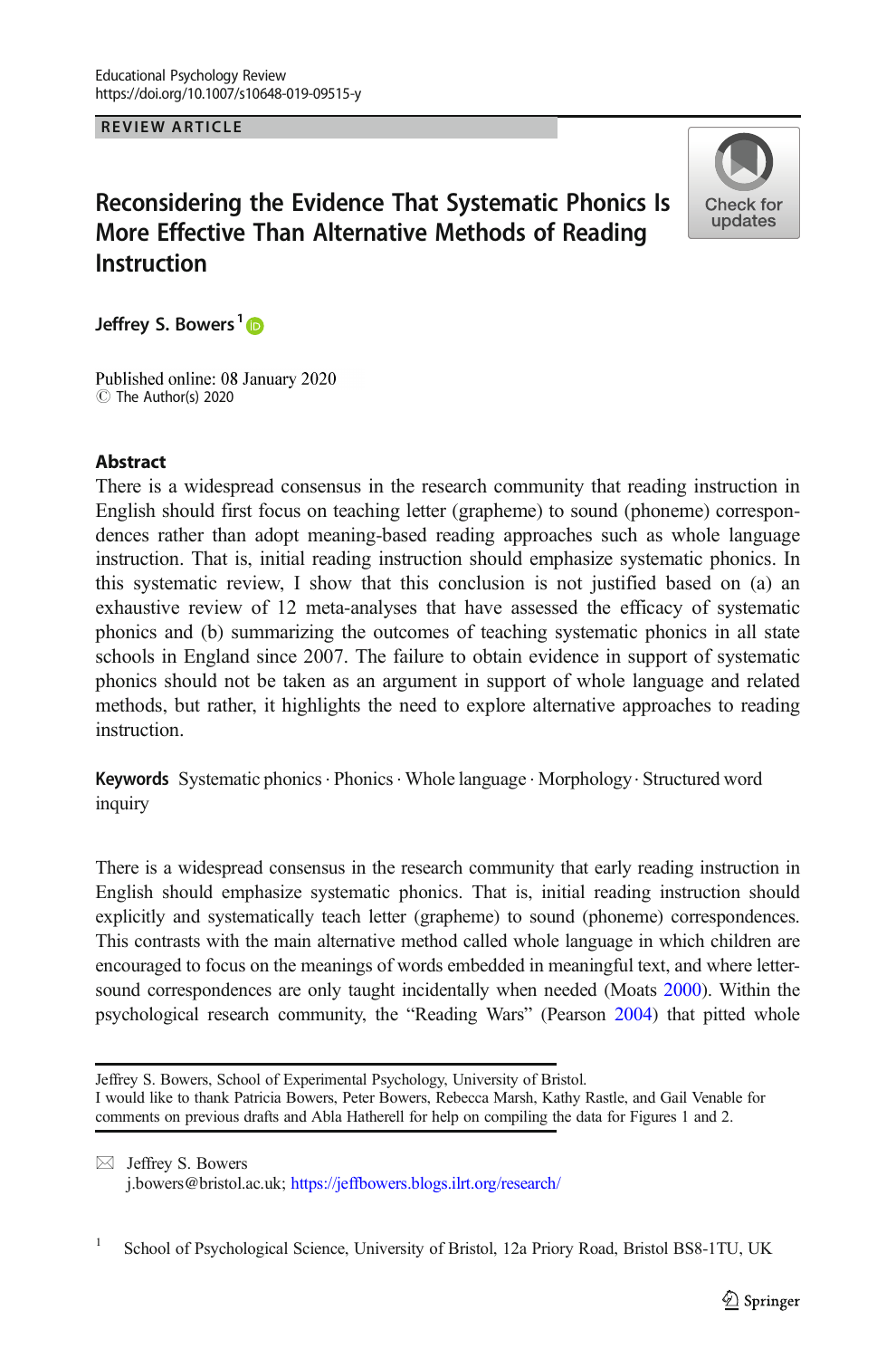language and phonics is largely settled—systematic phonics is claimed to be more effective. Indeed, it is widely claimed that systematic phonics is an essential part of initial reading instruction.

The evidence for this conclusion comes from various sources, including government panels that assessed the effectiveness of different approaches to reading instruction in the USA (National Reading Panel [2000\)](#page-24-0), the UK (the Rose Review; Rose [2006](#page-24-0)), and Australia (Rowe [2005\)](#page-24-0), 12 meta-analyses of experimental research, as well as nonexperimental studies that have tracked progress of students in England since the requirement to teach systematic phonics in state schools since 2007. The results are claimed to be clear-cut. For example, in his review for the English government, Sir Jim Rose writes

"Having considered a wide range of evidence, the review has concluded that the case for systematic phonic work is overwhelming …" (Rose [2006,](#page-24-0) p. 20).

Similarly, in a recent influential review of reading acquisition that calls for an end to the reading wars (in support of systematic phonics), Castles, Nation, and Rastle ([2018](#page-23-0)) write

It will be clear from our review so far that there is strong scientific consensus on the effectiveness of systematic phonics instruction during the initial periods of reading instruction.

Countless quotes to this effect could be provided.

Importantly, this strong consensus has resulted in important policy changes in England and USA. Based on Rose [\(2006\)](#page-24-0), systematic phonics became a legal requirement in state-funded primary schools in England since 2007, and to ensure compliance, all children (ages 5–6) complete a phonics screening check (PSC) since 2012 that measures how well they can sound out a set of regular words and meaningless pseudowords. Similarly, based on the recommendations of the National Reading Panel (NRP [2000](#page-24-0)), systematic phonics instruction was included in the Common Core State Standards Initiative in the USA (http:// [www.](http://www.corestandards.org/) [corestandards.org/\)](http://www.corestandards.org/). The *Thomas Fordham Foundation* concluded that the NRP document is the third most influential policy work in US education history (Swanson and Barlage [2006](#page-24-0)).

Nevertheless, despite this strong consensus, I will show that there is little or no evidence that systematic phonics is better than the main alternative methods used in schools, including whole language and balanced literacy. This should not be taken as an argument in support of these alternative methods, but rather, it should be taken as evidence that the current methods used in schools are far from idea. Once this is understood, my hope is that researchers and politicians will be more motivated to consider alternative methods.

#### Structure of Paper

The remainder of the paper is organized in three main sections. First, I review the most common methods of reading instruction. There are some points of overlap between the alternative methods, but a commitment to systematic phonics entails some specific claims about what constitutes effective early reading instruction. Second, I explore the experimental evidence taken to support of systematic phonics by providing a detailed and exhaustive review of all meta-analyses that have assessed the efficacy of systematic phonics. The conclusion from this review is simple: There is little or no evidence that systematic phonics is better than the most common alternative methods used in schools. The problem is that (a) the findings are often mischaracterized by the authors of the reports,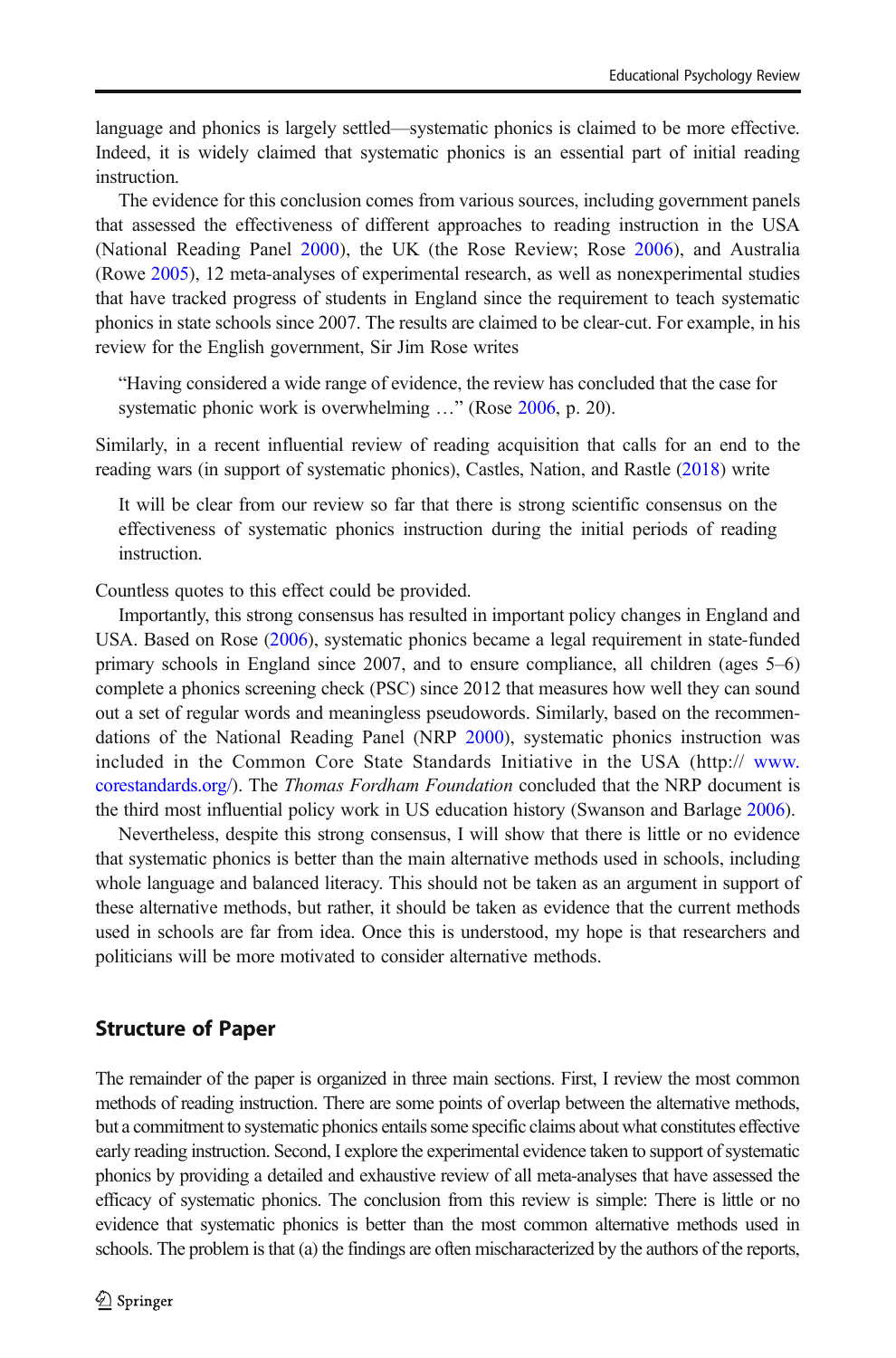and these mischaracterizations are passed on and exaggerated by many others citing the work and (b) that the designs of the meta-analyses often do not even test the hypothesis that systematic phonics is more effective than whole language and other common methods. Third, I review the outcomes of a large naturalist experiment, namely, the impact of requiring systematic phonics in all English state schools since 2007. Again, the findings provide little or no evidence that systematic phonics has improved reading. Together, this should motivate researchers to consider alternative teaching methods.

# What Is Systematic Phonics and What Are the Common Alternatives?

All forms of reading instruction are motivated by one or more of the following facts: (1) Written words have pronunciations; (2) written words have a meaning; (3) words are composed of parts, including letters and morphemes; (4) written words tend to occur in meaningful text; and (5) the ultimate goal of reading is to extract meaning from text. Different forms of instruction emphasize some of these points and downplay or ignore others, but there is nevertheless some overlap between different methods, and this complicates the task of comparing methods. For example, whole language instruction focuses on understanding words in the context of text, but it also includes some degree of phonics (e.g., Moats [2000](#page-24-0); NPR, 2000), and this has implications for how the meta-analyses described below can be interpreted. A further complication is that it is widely claimed that systematic phonics should be embedded in a broader literacy curriculum. For instance, the NRP (2000) emphasizes that systematic phonics should be integrated with other forms of instruction, including phonemic awareness, fluency, and comprehension strategies, and again, this makes it more difficult to make claims regarding systematic phonics per se. Because of these complexities, it is important to review systematic phonics and its relation to alternative methods in some detail so that the claims regarding the importance of systematic phonics can be evaluated.

As noted above, systematic phonics explicitly teaches children grapheme-phoneme correspondences prior to emphasizing the meanings of written words in text (as in whole language or balanced literacy instruction) or the meaning of written words in isolation (as in morphological instruction). That is, systematic phonics is committed to the "phonology first" hypothesis (Bowers and Bowers [2018a](#page-22-0)). It is called systematic because it teaches grapheme-phoneme correspondences in an organized sequence as opposed to incidentally or on a "when-needed" basis. Several versions of systematic phonics exist (most notably synthetic and analytic), but they all adopt the phonology first hypothesis.

The main alternative to phonics is whole language that primarily focuses on the meaning of words presented in text. Teachers are expected to provide a literacy-rich environment for their students and to combine speaking, listening, reading, and writing. Students are taught to use critical thinking strategies and to use context to guess words that they do not recognize. Importantly, whole language typically includes some phonics, but the phonics instruction is not systematically taught (e.g., children are taught to sound out words when they cannot guess the word from context). For example, the authors of the NRP (2000) report write

Whole language teachers typically provide some instruction in phonics, usually as part of invented spelling activities or through the use of graphophonemic prompts during reading (Routman, [1996](#page-24-0)). However, their approach is to teach it unsystematically and incidentally in context as the need arises. The whole language approach regards letter-sound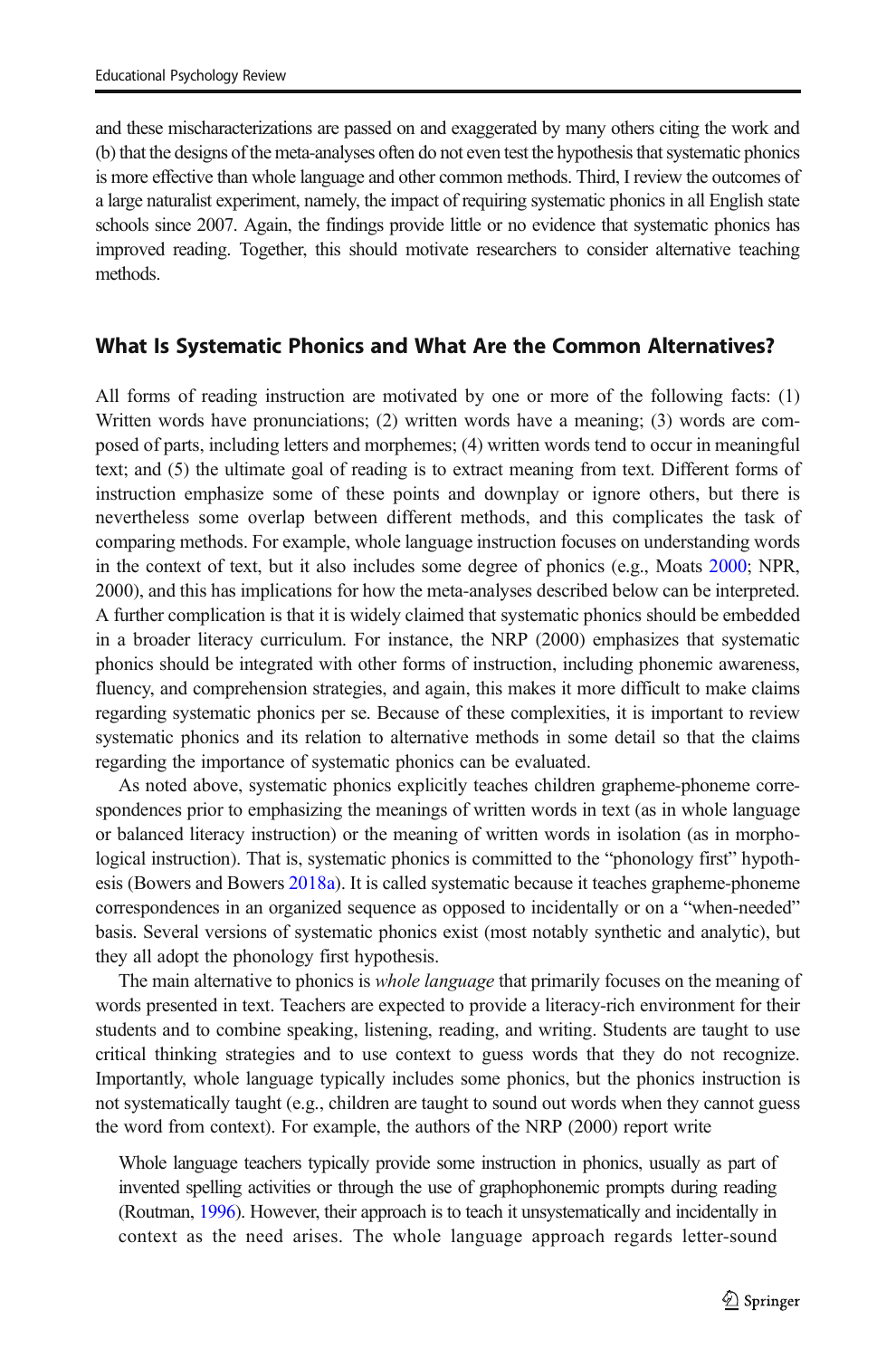correspondences, referred to as graphophonemics, as just one of three cueing systems (the others being semantic/meaning cues and syntactic/language cues) that are used to read and write text. Whole language teachers believe that phonics instruction should be integrated into meaningful reading, writing, listening, and speaking activities and taught incidentally when they perceive it is needed. As children attempt to use written language for communication, they will discover naturally that they need to know about letter-sound relationships and how letters function in reading and writing. When this need becomes evident, teachers are expected to respond by providing the instruction.

The fact that whole language (and related methods) includes nonsystematic phonics turns out to be critical to the evaluations of the meta-analyses that follow.

Another approach to reading instruction called *balanced literacy* is designed to combine whole language with its focus on reading for meaning with systematic phonics. However, it is often claimed that balanced literacy is effectively just another name for whole language given that the phonics in balanced literacy is not taught first, not given enough emphasis, nor is it taught systematically (e.g., Moats [2000\)](#page-24-0).

Another teaching method is called whole word or sight word training in which children are taught to identify individual words (out of context) without breaking down the words into phonemes or other sublexical parts. For instance, in order to improve word naming, children might be given a list of written words and then one of the words is read aloud. The child's task is to select the corresponding written word, with the goal of improving their ability to read the word later (McArthur et al. [2013,](#page-23-0) [2015](#page-23-0)). Similarly, the *look-say-cover-write* method is commonly used in whole word instruction to teach children the spelling of words. In this method, a child looks at a word, reads it aloud, covers the word up, and then attempts to spell the word (for review, see Browder and Xin [1998\)](#page-22-0). Although whole word and whole language methods are different in many ways (most notably in whether some or no phonics is included), the two methods are often treated equivalently in the meta-analyses described below, and this has important implications for how the meta-analyses can be interpreted.

Morphological instruction, like whole language or balanced instruction, emphasizes the importance of attaching meaning to words, but it also teaches children to break down words into their meaningful parts (prefixes, bases, and suffixes). For review of this method, see Carlisle ([2000](#page-23-0)). Related to this, structured word inquiry (SWI) teaches children the interrelation between all the sublexical components of written words (phonology, morphology, and etymology) in order to make sense of word spellings with the aim of improving all aspects of literacy, including reading, spelling, vocabulary, and comprehension (Bowers and Kirby [2010\)](#page-22-0). Like systematic phonics, this approach explicitly teaches children the mappings between graphemes and phonemes, but children are taught how these mappings are organized within morphemes from the start (Bowers and Bowers [2017,](#page-22-0) [2018a,](#page-22-0) [2018b,](#page-22-0) [2018c\)](#page-22-0).

The overlap between methods and the claim that systematic phonics should be embedded with other methods makes the task of assessing the efficacy of systematic phonics per se more difficult. Nevertheless, proponents of systematic phonics are committed to two specific claims about what does and does not constitute good instruction, meaning that this approach can be evaluated.

First, it is claimed that systematic phonics should be taught before meaning-based approaches that focus on the meaning of written words in the context of sentences or focus on the meaningful sublexical structure of words (e.g., morphological instruction). For example, Castles, Rastle, and Nation [\(2018](#page-23-0)) write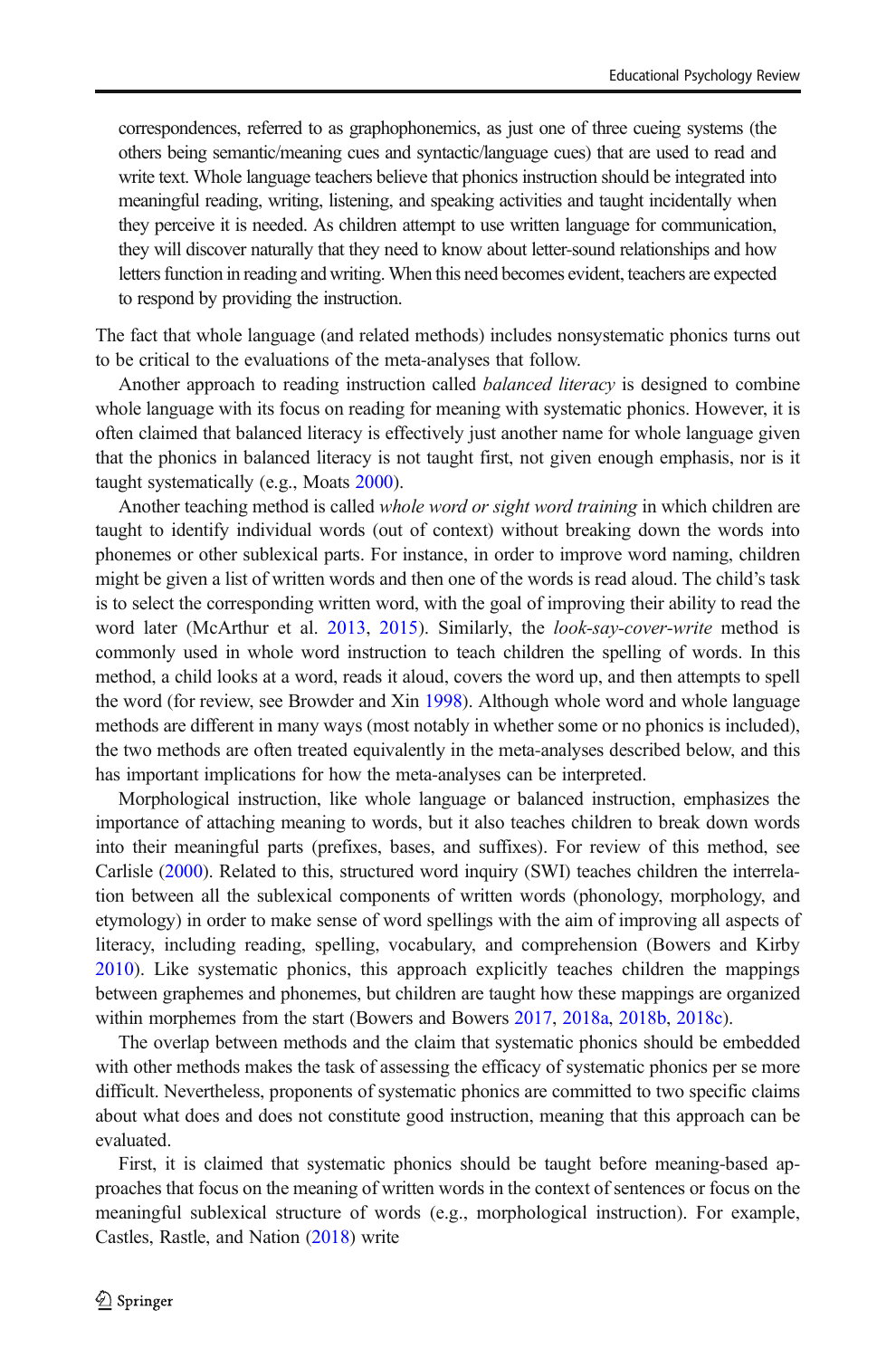…morphological instruction… may detract from vital time spent learning spellingsound relationships. Instead, we would predict that the benefits of explicit morphological instruction are more likely to be observed somewhat later in reading development…

The claim that grapheme-phoneme correspondences should be taught prior to any morphological instruction is widespread (e.g., Adams [1994](#page-22-0); Ehri and McCormick [1998](#page-23-0); Henry [1989](#page-23-0); Larkin and Snowling [2008;](#page-23-0) Taylor et al. [2017](#page-24-0)).

Second, it is claimed that grapheme-phoneme correspondences should be taught systematically (as the name suggests). That is, there should be a program of instruction in which all the relevant grapheme-phoneme mappings are taught explicitly in an ordered manner. This is not possible when teaching the grapheme-phoneme correspondences of words embedded in meaningful texts as typical with whole language (given that order of grapheme-phonemes in meaningful texts is too variable). The main justification for systematic phonics is empirical, namely, the widespread claim that studies support systematic phonics over alternative methods, as summarized in multiple meta-analyses detailed below.

To summarize, there are a number of different forms of reading instruction, some of which emphasize letter-sound mappings before other properties of words (e.g., systematic phonics), others that emphasize meaning from the start (e.g., whole language), and others that claim that the phonology and meaning of word spellings should be the focus of instruction from the beginning (structured word inquiry). There is no disagreement that reading instruction needs to ultimately incorporate both meaning and phonology, but the widespread consensus in the research community is that instruction needs to systematically teach children the graphemephoneme correspondences before meaning-based strategies are emphasized. Accordingly, almost all researchers today claim that systematic phonics is better than whole language, balanced literacy, and all forms of instruction that consider morphology from the beginning. The evidence for this claim is considered below and found wanting.

# A Critical Examination of the Meta-Analyses Taken to Support Systematic Phonics

A total of 12 meta-analyses have assessed the efficacy of systematic phonics for individuals of different ages and abilities. In most cases (although not all), the meta-analyses are taken to support the conclusion that systematic phonics is an essential component of initial reading instruction and more effective than common alternatives such as whole language. As detailed below, this conclusion is not justified by any of the meta-analyses. The results have been mischaracterized by the authors themselves (summarizing the results in ways that mislead the reader), and in most cases, the design of the meta-analyses was not even designed to test the conclusions that were drawn by the authors.

# National Reading Panel ([2000](#page-24-0)) and Ehri et al. [\(2001\)](#page-23-0) Meta-Analyses

The seminal report most often taken to support the efficacy of systematic phonics compared with alternative methods was a government document produced by the National Reading Panel (NRP, 2000), with the findings later published in peer review form (Ehri et al. [2001](#page-23-0)). The authors carried out the first meta-analysis evaluating the effects of systematic phonics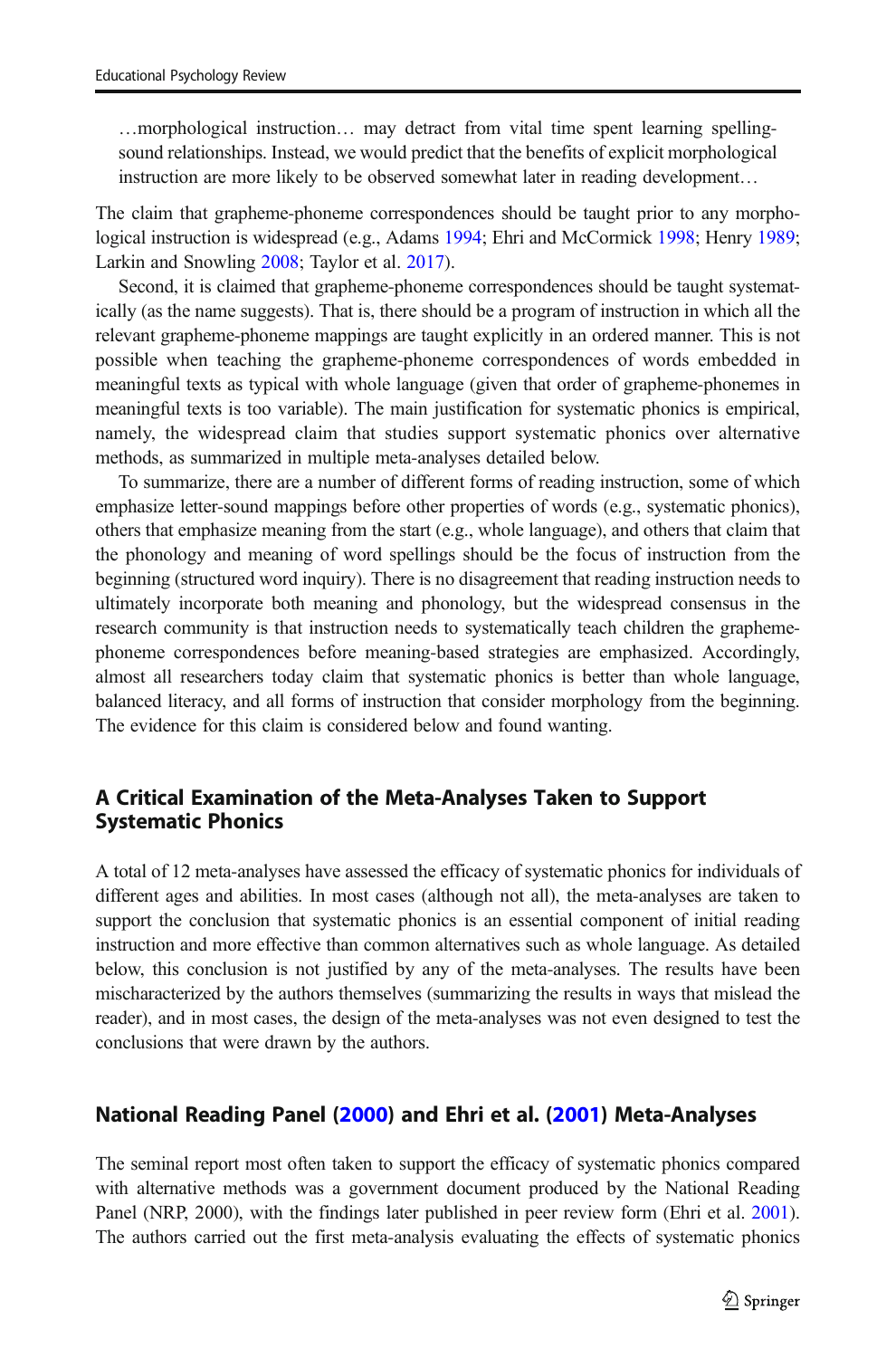<span id="page-5-0"></span>compared with forms of instruction that include unsystematic or no phonics across a range of reading measures, including word naming, nonword naming, and text comprehension tasks. The meta-analysis included 66 treatment-control comparisons taken from 38 experiments, and the main findings can be seen in Table 1. Based on these findings, Ehri et al. [\(2001\)](#page-23-0) concluded in the abstract:

"Systematic phonics instruction helped children learn to read better than all forms of control group instruction, including whole language. In sum, systematic phonics instruction proved effective and should be implemented as part of literacy programs to teach beginning reading as well as to prevent and remediate reading difficulties."

The NRP report has been cited over 24,000 times and continues to be used in support of systematic phonics, with over 1000 citations in 2019. In addition, the Ehri et al. [\(2001\)](#page-23-0) article has been cited over 1000 times. However, a careful look at the results undermines these strong conclusions.

The most important limitation is that systematic phonics did not help children labeled "low achieving" poor readers  $(d = 0.15$ , not significant). These were children above first grade who were below average readers and whose cognitive level was below average or not assessed. By contrast, children labeled "reading disabled" who were below grade level in reading but at least average cognitively and were above first grade in most cases did benefit  $(d = 0.32)$ . Note, by definition, half the population of children above grade 1 will have an IQ below average, and it is likely that more than 50% of struggling readers above grade 1 will fall into this category given the comorbidity of developmental disorders (Gooch et al. [2014](#page-23-0)). Of course, additional research may show that systematic phonics does benefit low achieving poor readers (the NRP only included eight comparison groups in this condition), but there is no evidence for this from the NRP meta-analysis.

Second, based on the finding that effect sizes were greater when phonics instruction began by first grade ( $d = 0.55$ ) rather than after first grade ( $d = 0.27$ ), the authors of the NRP wrote in the executive summary "Phonics instruction taught early proved much more effective than phonics instruction introduced after first grade" (pp. 2–93). But in the body of the text, it

|                                   | NPR (2000):<br>immediate | <b>NPR</b><br>$(2000)$ :<br>delay | Camilli<br>et al. $(2013)$ | Camilli<br>et al. $(2006)$ | Torgerson<br>et al. $(2006)$ | Torgerson et al.<br>$(2006)$ updated<br>estimate |
|-----------------------------------|--------------------------|-----------------------------------|----------------------------|----------------------------|------------------------------|--------------------------------------------------|
| All measures                      | 0.41                     | 0.27                              | 0.31                       | $0.15$ ; NS                | 0.27                         | NR                                               |
| Naming regular<br>words           | 0.67                     | NR                                | NR                         | NR.                        | NR.                          | NR.                                              |
| Psueudoword<br>naming             | 0.6                      | NR.                               | NR.                        | NR.                        | NR.                          | NR                                               |
| Reading<br>miscellaneous<br>words | 0.4                      | NR.                               | NR.                        | NR.                        | $0.27 - 38$                  | $20 - 21$ ; NS                                   |
| Spelling words                    | 0.35                     | NR                                | NR.                        | NR.                        | $0.9;$ NS                    | NR                                               |
| Reading text                      | 0.25                     | NR.                               | NR.                        | NR.                        | NR.                          | NR                                               |
| Comprehension                     | 0.27                     | NR.                               | NR.                        | NR.                        | 24.35; NS                    | NR                                               |
| Low achieving<br>readers          | 0.15                     | NR                                | NR                         | NR.                        | NR.                          | NR                                               |
| Reading disabled                  | 0.32                     | NR                                | NR.                        | NR.                        | NR.                          | NR                                               |

|  | Table 1 Summary of findings |
|--|-----------------------------|
|--|-----------------------------|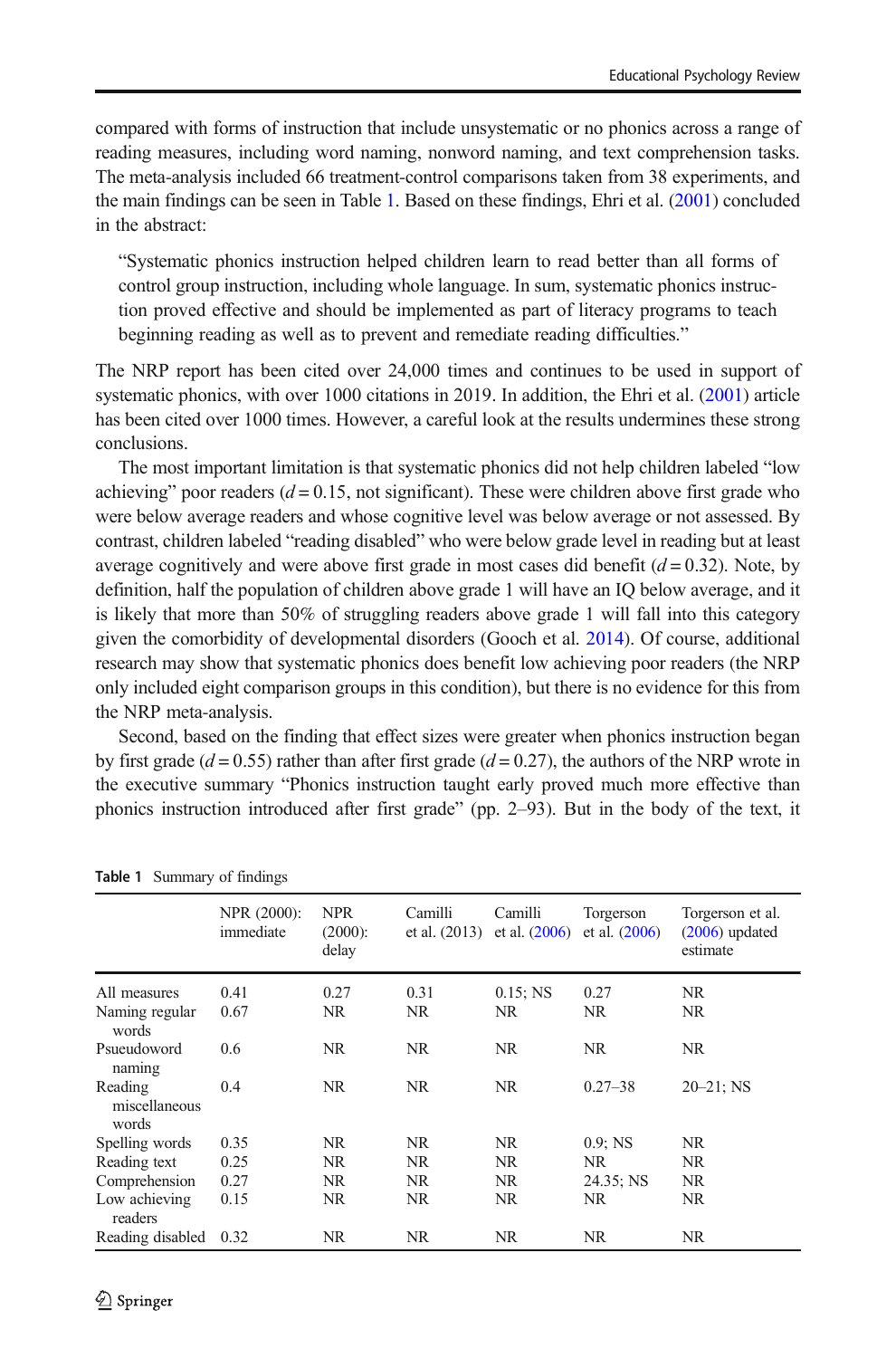becomes clear that findings do not support this strong conclusion. One problem is that the majority of older students (78%) in the various studies included in the NRP analysis were either low achieving readers or students with reading disability, and as noted above, systematic phonics was less effective with both these populations (especially the former group). With regard to the normally developing older readers, the NRP meta-analysis only included seven comparison groups, and four of them used the Orton-Gillingham method that was developed for younger students. As noted by Ehri et al. [\(2001\)](#page-23-0):

"The conclusion that phonics instruction is less effective when introduced beyond first grade may be premature… Other types of phonics programs might prove more effective for older readers without any reading problems." (p. 428)

This is straightforwardly at odds with the above executive summary and explains why so many authors cite the NRP as providing evidence that early phonics instruction is important.

Third, although the authors of the NRP emphasized that the systematic phonics had longterm impact, the effect size declined from  $d = 0.41$  when children were tested immediately following the intervention to  $d = 0.27$  following a 4 to 12-month delay. However, the authors did not assess whether the long-term benefits extended to spelling, reading texts, or reading comprehension. Given that the short-term effects on spelling, reading texts, or reading comprehension was much reduced compared with the overall short-term effect (Table [1\)](#page-5-0), there is no reason to assume these effects persisted.

Fourth, the evidence that that systematic phonics is more effective than whole language is weaker still. This claim is not based on the overall effect size of  $d = 0.41$ , but rather, on a subanalysis that specifically compared systematic phonics to whole language. This analysis was based on 12 rather than 38 studies, and not one of these 12 studies used a randomized control trial (RCT) design. This analysis showed a reduced overall effect of  $d = 0.31$  (still significant), with the largest effect obtained for decoding (mean of the reported effect sizes was  $d = 0.55$ ) and smallest effect on comprehension (mean of the reported effect sizes was  $d =$ 0.19), with only two studies assessing performance following a delay. And although the NRP is often taken to support the efficacy of synthetic systematic phonics (the version of phonics legally mandated in the UK), the NRP meta-analysis only included four studies relevant for this comparison (of 12 studies that compared systematic phonics with whole language, only four assessed synthetic phonics). The effect sizes in order of magnitude were  $d = 0.91$  and  $d =$ 0.12 in two studies that assessed grade 1 and 2 students, respectively (Foorman et al. [1998](#page-23-0));  $d = 0.07$  in a study that asses grade 1 students (Traweek & Berninger, [1997\)](#page-24-0); and  $d = -0.47$  in a study carried out on grade 2 students (Wilson & Norman, [1998](#page-24-0)).

In sum, rather than the strong conclusions emphasized the executive summary of the NRP ([2000](#page-24-0)) and the abstract of Ehri et al. ([2001](#page-23-0)), the appropriate conclusion from this meta-analysis should be something like this:

Systematic phonics provides a small short-term benefit to spelling, reading text, and comprehension, with no evidence that these effects persist following a delay of 4– 12 months (the effects were not reported nor assessed). It is unclear whether there is an advantage of introducing phonics early, and there are no short- or long-term benefit for majority of struggling readers above grade 1 (children with below average intelligence). Systematic phonics did provide a moderate short-term benefit to regular word and pseudoword naming, with overall benefits significant but reduced by a third following 4–12 months.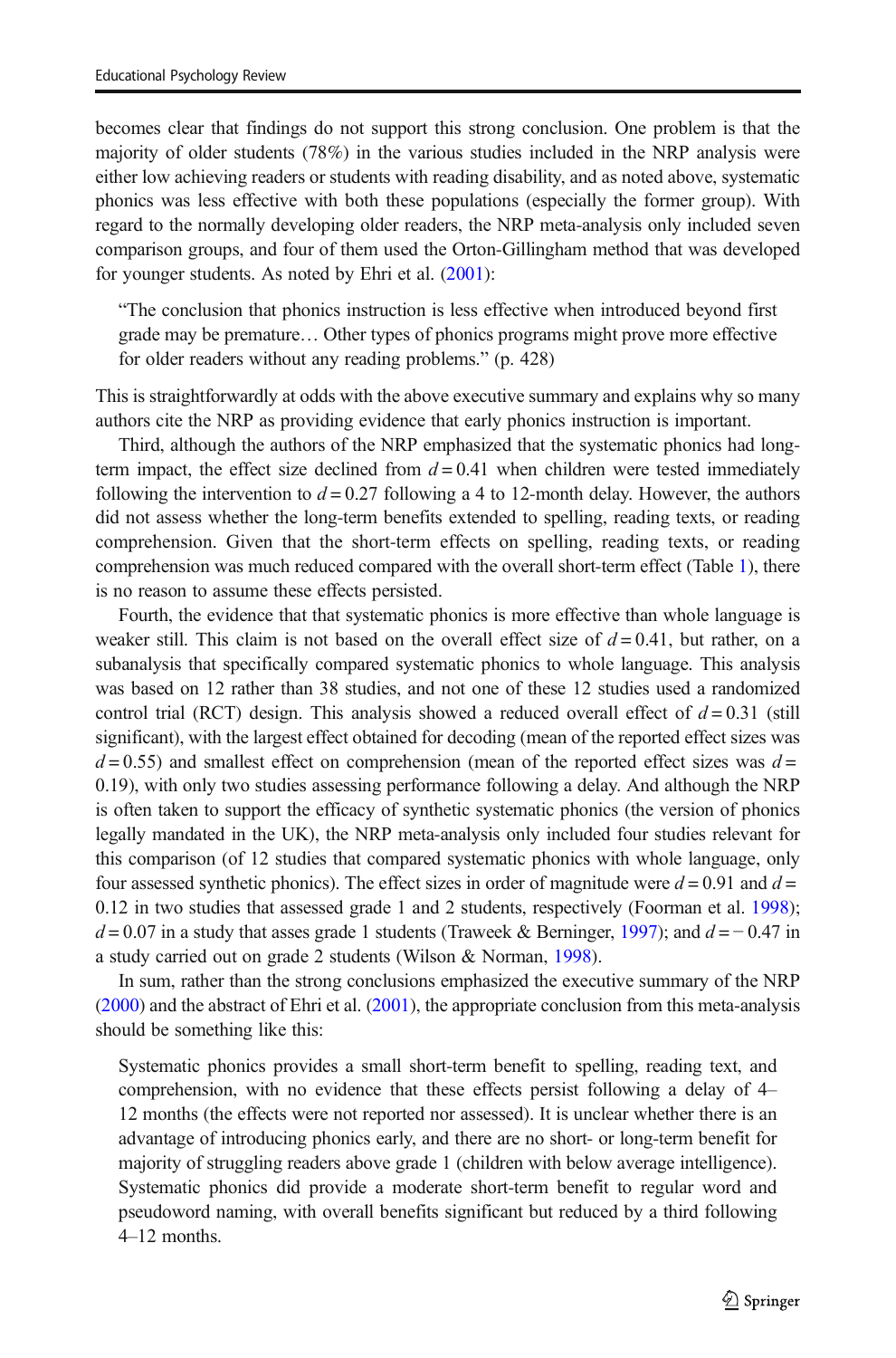And even these weak conclusions in support of systematic phonics are not justified given subsequent work by Camilli et al. [\(2003,](#page-23-0) [2006\)](#page-23-0) and Torgerson et al. [\(2006](#page-24-0)) who reanalyzed the studies (or a subset of studies) included in the NRP, as described next.

#### Camilli et al. ([2003,](#page-23-0) [2006](#page-23-0))

Camilli et al. [\(2003](#page-23-0)) identified a number of flaws in the NRP meta-analysis, but here I emphasize one, namely, it was not designed to assess whether there is any benefit in teaching phonics systematically. Similar design choices were made by all subsequent meta-analyses taken to support systematic phonics, and this has led to unwarranted conclusions from these meta-analyses as I detail below.

As noted above, the headline figure from the NRP analysis is that systematic phonics showed an overall immediate effect size of  $d = 0.41$ . What needs to be emphasized is that this figure is the product of comparing systematic phonics with a heterogeneous control condition that included (1) intervention studies that used unsystematic phonics and (2) intervention studies that used no phonics. As elementary point of logic, if you compare systematic phonics to a mixture of different methods, some of which use unsystematic phonics and other that use no phonics, then it is not possible to conclude that systematic phonics is more effective than unsystematic phonics. In order to assess whether the "systematic" in systematic phonics is important, it is necessary to compare systematic phonics to studies that included unsystematic phonics, something that the NRP ([2000](#page-24-0)) did not do.

The reason why this is important is that unsystematic phonics is standard in common alternatives to systematic phonics. Indeed, in addition to the widespread use of unsystematic phonics in the USA prior to the NPR ([2000](#page-24-0)) report (as shown above in a quote from NRP), Her Majesty's Inspectorate [\(1990\)](#page-23-0) reported that unsystematic phonics was also common in the UK prior to the legal requirement to teach systematic synthetic phonics in England in 2007, writing

"...phonic skills were taught almost universally and usually to beneficial effect" (p. 2) and that "Successful teachers of reading and the majority of schools used a mix of methods each reinforcing the other as the children's reading developed" (p. 15).

Accordingly, the important question is whether systematic phonics is more effective than the unsystematic phonics that is used in alternative teaching methods.

In order to assess the importance of teaching phonics systematically, Camilli et al. ([2003](#page-23-0), [2006](#page-23-0)) coded the studies included in the NRP as having no phonics, unsystematic phonics, or systematic phonics. In addition, the authors also noted that some moderator variables were ignored by the NRP analysis that may have contributed to the outcomes. Accordingly, the authors also coded whether or not the intervention studies included language-based reading activities such as shared writing, shared reading, or guided reading, whether treatments were carried out in the regular class or involved tutoring outside the class, and whether basal readers were used (if known). Both the experimental and control groups were coded with regard to these moderator variables. It should also be noted that the Camilli et al. [\(2003,](#page-23-0) [2006](#page-23-0)) analyses were carried out on a slightly modified dataset given problems with some of the studies and conditions included in the NRP report. For example, the authors dropped one study (Vickery et al., [1987\)](#page-24-0) that did not include a control condition (an exclusion condition according to the NRP) and included three studies that were incorrectly excluded (the studies did fulfill the NRP inclusion criterion), resulting in a total of 40 rather than 38 studies. The interested reader can find out more details regarding the slightly modified dataset in Camilli et al. ([2003](#page-23-0)), but in any case, the different datasets produce the same outcome as discussed below.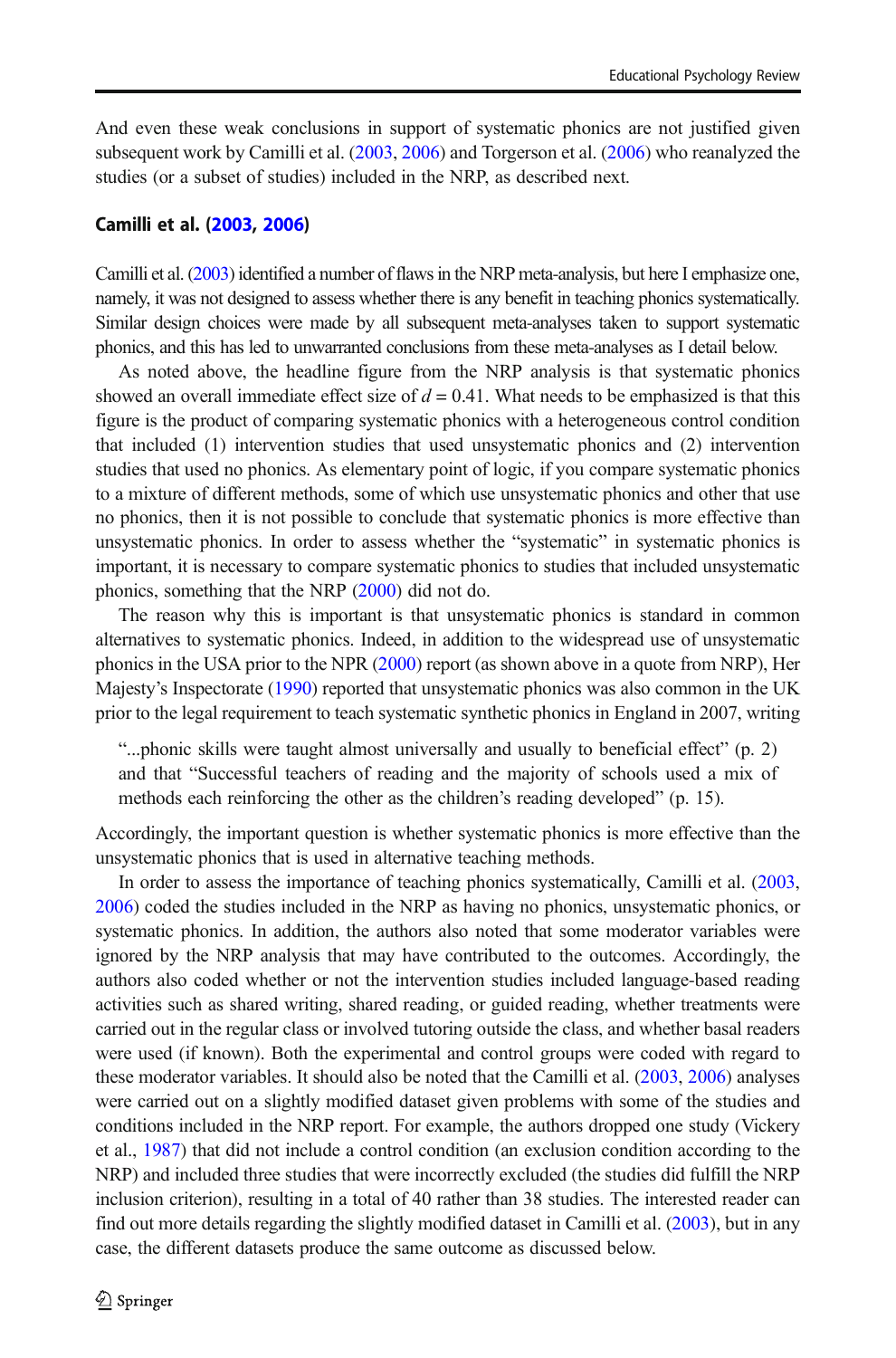The Camilli et al. [\(2003\)](#page-23-0) analysis showed that effect size of systematic phonics compared with nonsystematic phonics was significant, but roughly half the size of the effect of systematic phonics reported in the NRP report  $(d = 0.24 \text{ vs. } d = 0.41)$ . Interesting, the analysis also found significant and numerically larger effects of systematic language activities  $(d = 0.29)$  and tutoring  $(d = 0.40)$ . The subsequent analysis by Camilli et al. ([2006](#page-23-0)) was carried out on the same dataset but used a new method of analysis (a multilevel modeling approach) and included three rather than two levels of language-based reading activities as a moderator variable (none vs., some, vs. high levels of language-based activities). This analysis revealed an even smaller effect of systematic phonics  $(d = 0.12)$  that was no longer significant. Camilli et al. [\(2006\)](#page-23-0) took these findings to challenge the strong conclusion drawn by the authors of the NRP.

These analyses were subsequently supported by Stuebing et al. ([2008](#page-24-0)) who reanalyzed the Camilli et al. [\(2003,](#page-23-0) [2006\)](#page-23-0) dataset and showed that the different outcomes were not the consequence of the slightly different studies included in the Camilli and the NPR metaanalyses. However, Stuebing et al. ([2008](#page-24-0)) drew a different conclusion, writing

The NRP question is analogous to asking about the value of receiving the intervention versus not receiving the intervention. The Camilli et al. [\(2003\)](#page-23-0) report is analogous to asking what is the value of receiving a strong form of the intervention compared to a receiving weaker forms of the intervention and relative to factors that moderate the outcomes. From our view, both questions are reasonable for intervention studies.

But the two questions are not equally relevant to teaching policy. The relevant question is whether systematic phonics is better than preexisting practices. Given that unsystematic phonics was standard practice, and given the Camilli et al. [\(2006\)](#page-23-0) analysis failed to show an advantage of systematic over unsystematic phonics, Camilli et al. analysis challenges the main conclusion that schools should introduce systematic phonics.

To avoid any conclusion, it is important to highlight that the Camilli et al. [\(2006\)](#page-23-0) reanalysis of the NRP dataset does not suggest that grapheme-phoneme knowledge is unimportant. Indeed, their reanalysis suggests that systematic phonics is significantly better than a nonphonics control condition. Rather, their key finding is that systematic phonics was no better than nonsystematic phonics as commonly used in schools.

#### Torgerson et al. [\(2006](#page-24-0))

The Torgerson et al. ([2006](#page-24-0)) meta-analysis was primarily motivated by another key limitation of the NRP report not touched on thus far, namely, the fact that the NRP included studies that employed both randomized and nonrandomized designs. Given the methodological problems with nonrandomized studies, Torgerson et al. ([2006](#page-24-0)) carried out a new meta-analysis that was limited to randomized control trials (RCTs). But it is worth noting two additional limitations of the NRP report that motivated this analysis.

First, the authors were concerned that bias played a role in 13 RCT studies included in the original NRP report given that the NRP report only considered published studies (studies that obtained null effects may have been more difficult to publish). Indeed, the authors carried out a funnel plot analysis on these 13 studies and concluded that the results provided: "…prima facie evidence for publication bias, since it seems highly unlikely that no RCT has ever returned a null or negative result in this field." Accordingly, Torgerson et al. ([2006](#page-24-0)) searched for unpublished studies that met their inclusion criteria. They found one additional study that reported an effect size of − 0.17 that they included in their analyses. Note that this bias would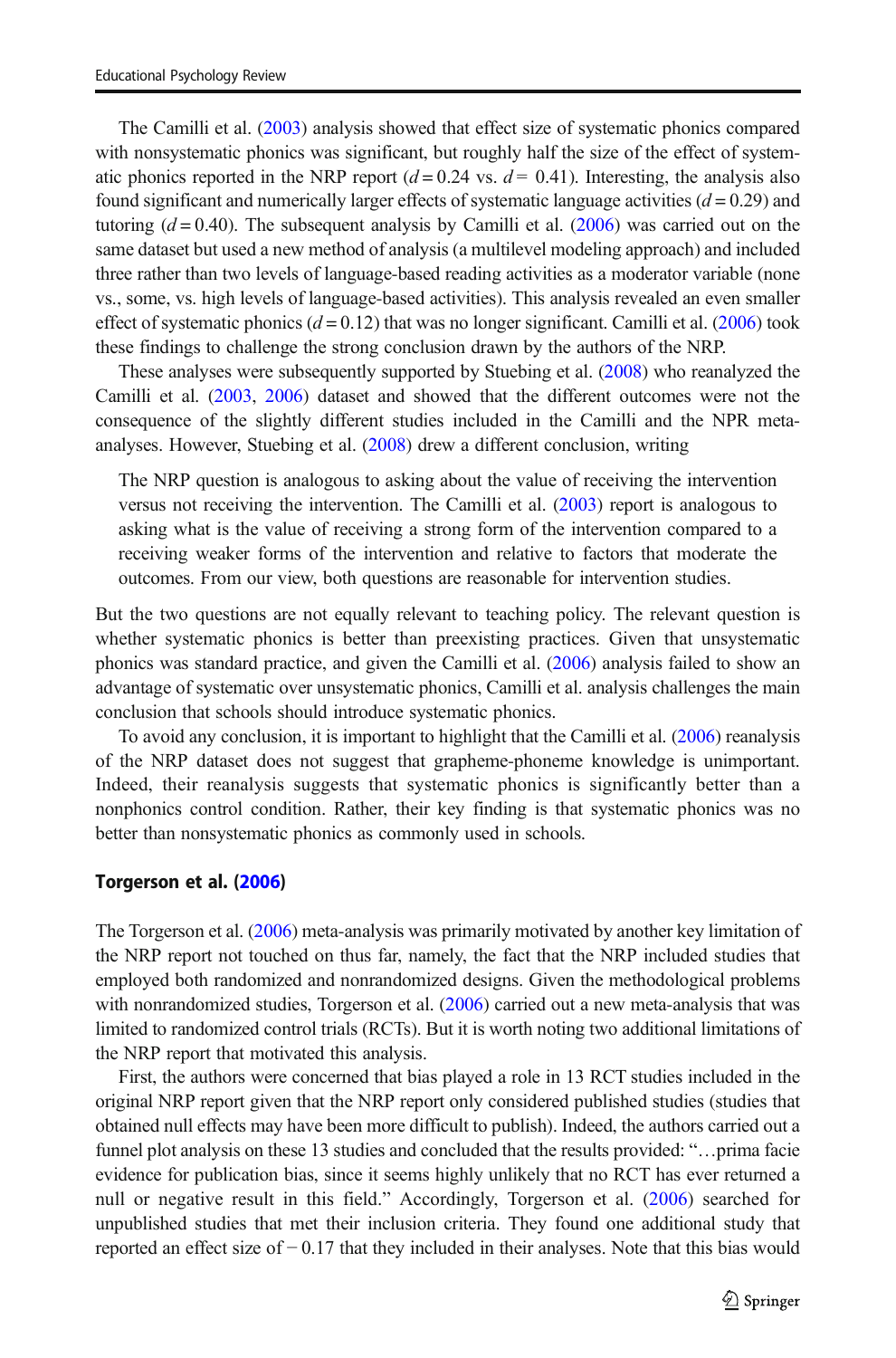have inflated the small effects reported in the NRP [\(2000\)](#page-24-0) and the Camilli et al. ([2003](#page-23-0), [2006\)](#page-23-0) meta-analyses. Second, Torgerson et al. removed two studies that should have been excluded from the NRP analyses (Gittelman and Feingold [1983,](#page-23-0) because it did not include a phonics instruction intervention group; Manzticopoulos et al., [1992,](#page-23-0) because the children in the control condition did not receive a reading intervention, and the attrition rate of the studies was extreme, with 437 children randomized and only 168 children tested). This led to 12 studies that compared systematic phonics to a control condition that included unsystematic phonics or no phonics instruction control. The key positive result was with regard to word reading accuracy with an effect size estimated to between 0.27 and 0.38 (depending on assumptions built into the analyses). By contrast, no significant effects were obtained for comprehension  $(d)$ estimates ranging between 0.24 and 0.35), or spelling  $(d = 0.09)$ .

There are, however, reasons to question the significant word reading accuracy results. This result was largely due to one outlier study (Umbach et al. [1989](#page-24-0)) that obtained a massive effect on word reading accuracy  $(d=2.69)^{1}$ . In this study, the control group was taught by two regular teachers with help from two university supervised practicum students, whereas the experimental group was taught by four Masters' degree students who were participating in a practicum at a nearby university. Accordingly, there is a clear confound in the design of the study. Torgerson et al. themselves reanalyzed the results when this study was excluded and found that the word reading accuracy result was reduced (d estimates between 0.20 and 0.21) with the effect just reaching significance one analysis ( $p = 0.03$ ) and nonsignificant on another  $(p = 0.09)$ . For summary of findings, see Table [1.](#page-5-0) And even these findings likely overestimate the efficacy of systematic phonics given the evidence that bias may have inflated the estimate of effect sizes in this study. As Torgerson et al. wrote

In addition, the strong possibility of publication bias affecting the results cannot be excluded. This is based on results of the funnel plot... It seems clear that a cautious approach is justified (p. 48).

The conclusions one can draw are further weakened by the quality of the studies included in the meta-analysis, with the authors writing

…none of the 14 trials reported method of random allocation or sample size justification, and only two reported blinded assessment of outcome… all were lacking in their reporting of some issues that are important for methodological rigor. Quality of reporting is a good but not perfect indicator of design quality. Therefore due to the limitations in the quality of reporting the overall quality of the trials was judged to be "variable" but limited.

Nevertheless, despite all the above issues, the authors concluded

Systematic phonics instruction within a broad literacy curriculum appears to have a greater effect on childrens progress in reading than whole language or whole word approaches. The effect size is moderate but still important.

<sup>&</sup>lt;sup>1</sup> For some reason, the NRP report estimated the word reading accuracy effect size to be 1.3 whereas Torgerson et al. reported it to be 2.69. Umbach and Darch did not report standardized effect sizes themselves, but reported that the word identification scores from the Woodcock Reading Master subtest were 30.43 and 10.36 in the experimental and control conditions, respectively.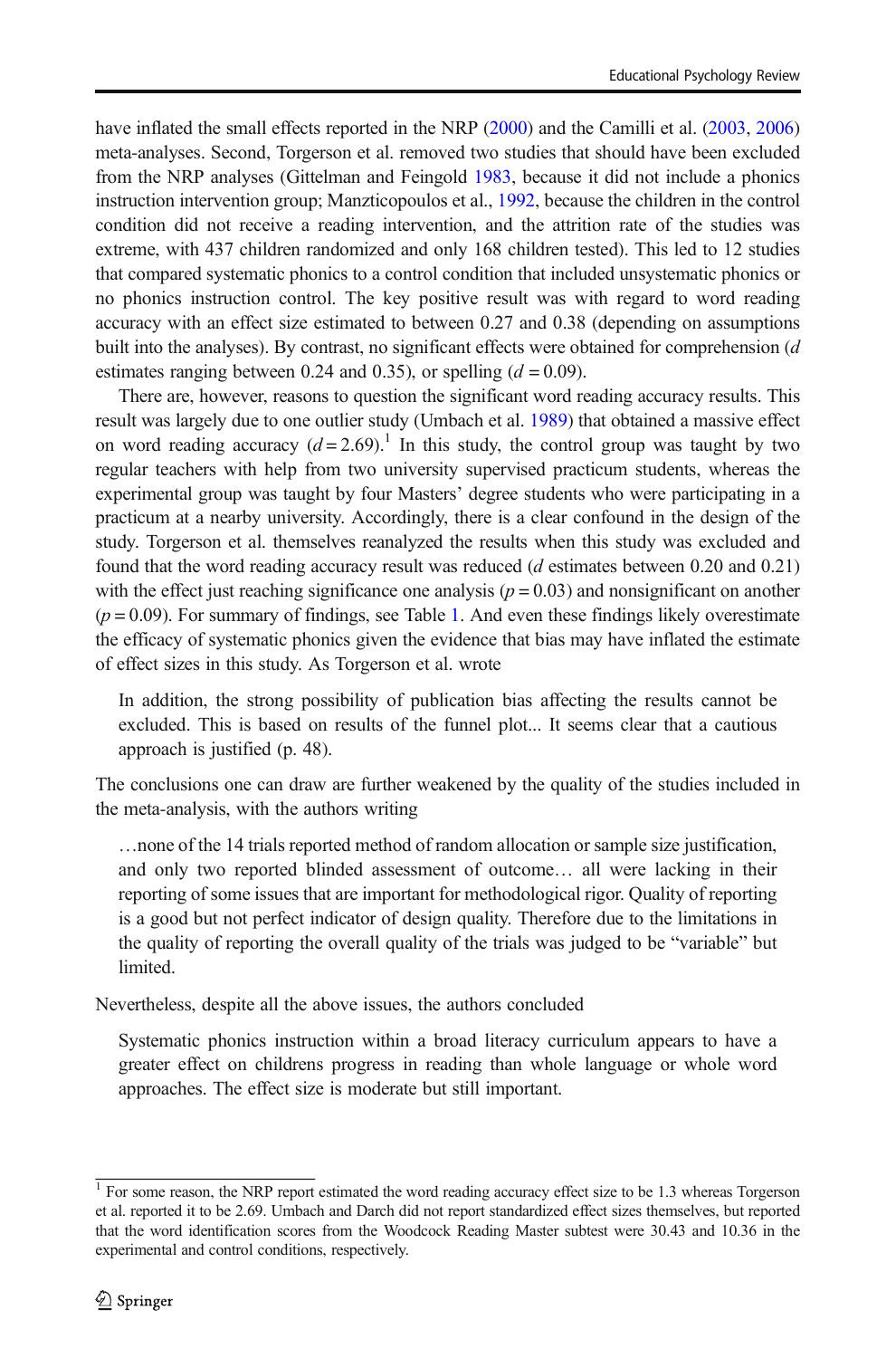This quote not only greatly exaggerates the strength of the findings (which helps explain why the meta-analysis has been cited over 250 times in support of systematic phonics), but it again reveals a misunderstanding regarding the conclusions one can draw from the design of the meta-analysis. The study continued to use the design of the NRP ([2000](#page-24-0)) meta-analysis that compared systematic phonics to a control condition that combined (1) nonsystematic phonics and (2) no phonics. Accordingly, it is not possible to conclude that systematic phonics is more effective than whole word instruction that uses unsystematic phonics. That would require a direct comparison between conditions that was not carried out.

To summarize thus far, a careful review of the NPR [\(2000\)](#page-24-0) findings show that that the benefits of systematic phonics for reading text, spelling, and comprehension are weak and short-lived, with reduced or no benefits for struggling readers beyond grade 1. The subsequent Camilli et al. [\(2003,](#page-23-0) [2006\)](#page-23-0) and Torgerson et al. [\(2006\)](#page-24-0) reanalyses further weakens these conclusions. Indeed, Camilli et al. [\(2006\)](#page-23-0) found no overall benefit of systematic phonics over nonsystematic phonics, and Torgerson et al. [\(2006\)](#page-24-0) did not find any benefit of systematic phonics in the subset of RCT studies included in the NRP for word reading accuracy, comprehension, or spelling (when one outlier study was excluded). The null effects in the Torgerson et al. ([2006](#page-24-0)) meta-analysis were obtained despite evidence for publication bias and flawed design that combined unsystematic and no phonics studies into a control condition (with both of these factors serving to inflate the benefits of systematic phonics).

#### McArthur et al. [\(2012](#page-23-0))

This meta-analysis was designed to assess the efficacy of systematic phonics with children, adolescents, and adults with reading difficulties. The authors included studies that use randomization, quasi-randomization, or minimization (that minimizes differences between groups for one or more factors) to assign participants to either a systematic phonics intervention group or a control group that received no training or alternative training that did not involve any reading activity (e.g., math training). That is, the control group received no phonics at all. Based on these criteria, the authors identified 11 studies that assessed a range of reading outcomes, although some outcome measures were only assessed in a few studies. Critically, the authors found a significant effect of word reading accuracy  $(d=0.47, p=0.03)$  and nonword reading accuracy  $(d = 0.76, p < 0.01)$ , whereas no significant effects were obtained in word reading fluency  $(d = -0.51$ ; expected direction), reading comprehension  $(d = 0.14)$ , spelling  $(d = 0.36)$ , and nonword reading fluency  $(d = 0.38)$ , the unexpected direction). Based on the results, the authors concluded that systematic phonics improved performance, but they were also cautious in their conclusion, writing

…there is a widely held belief that phonics training is the best way to treat poor reading. Given this belief, we were surprised to find that of 6632 records, we found only 11 studies that examined the effect of a relatively pure phonics training programme in poor readers. While the outcomes of these studies generally support the belief in phonics, many more randomised controlled trials (RCTs) are needed before we can be confident about the strength and extent of the effects of phonics training per se in English-speaking poor word readers.

But there are reasons to question even these modest conclusions. One notable feature of the word reading accuracy results is that they were largely driven by two studies (Levy and Lysynchuk [1997](#page-23-0); Levy et al. [1999](#page-23-0)) with effect sizes of  $d = 1.12$  and  $d = 1.80$ , respectively. The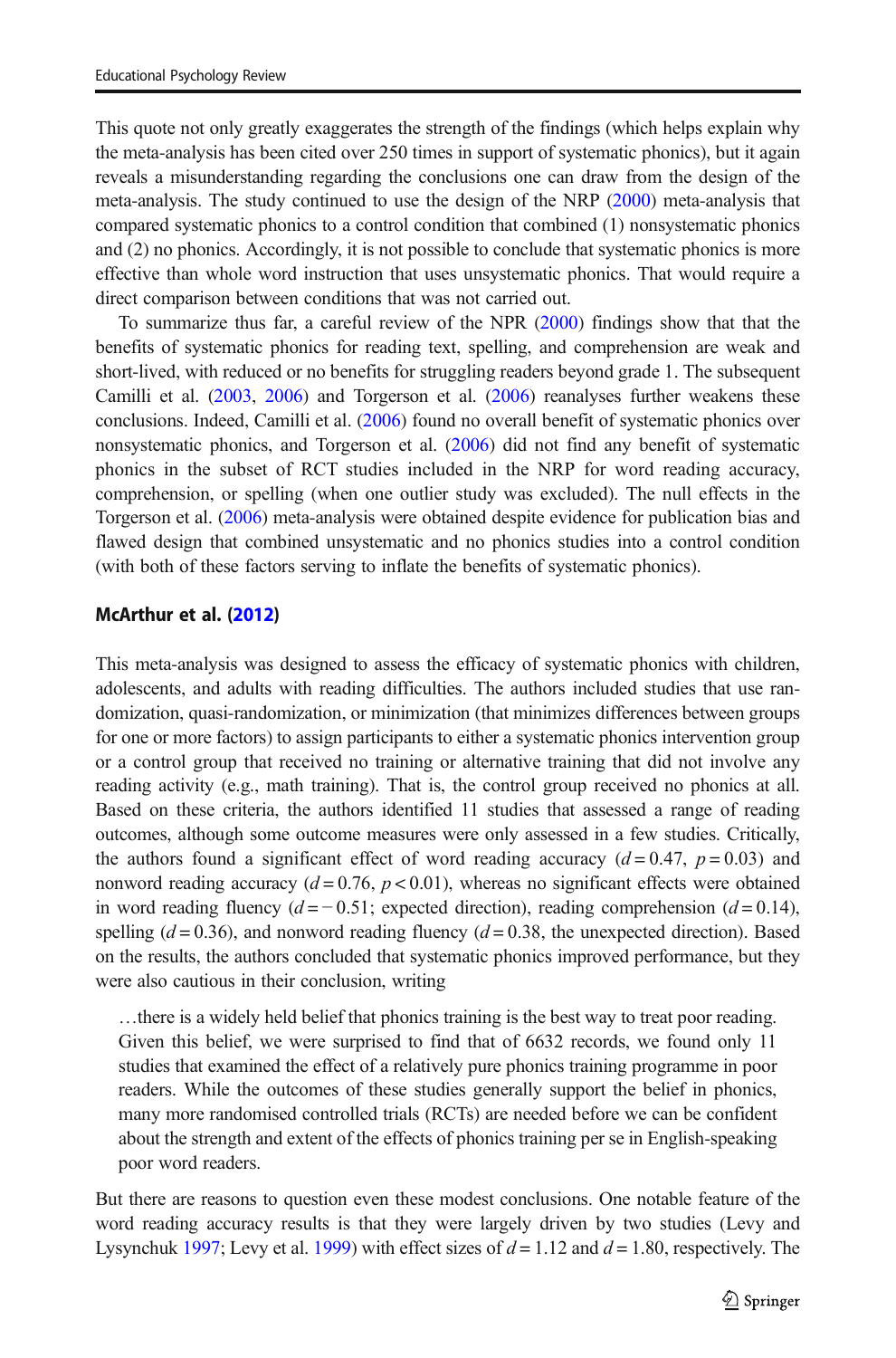remaining eight studies that assessed reading word accuracy reported a mean effect size of 0.16 (see Appendix 1.1, page 63). This is problematic given that the children in the Levy studies were trained on one set of words, and then, reading accuracy was assessed on another set of words that shared either onsets or rhymes with the trained items (e.g., a child might have been trained on the word beak and later be tested on the word peak; the stimuli were not presented in either paper). Accordingly, the large benefits observed in the phonics conditions compared with a nontrained control group only shows that training generalized to highly similar words rather than word reading accuracy more generally (the claim of the meta-analysis). In addition, both Levy et al. studies taught systematic phonics using one-on-one tutoring. Although McArthur et al. reported that group size did not have an overall impact on performance, one-on-one training studies with a tutor showed an average effect size of  $d = 0.93$  (over three studies). Accordingly, the large effect size for word reading accuracy may be more the product of one-on-one training with a tutor rather than any benefits of phonics per se, consistent with the findings of Camilli et al. [\(2003\)](#page-23-0). In the absence of the two studies by levy and colleagues, there is no evidence from the McArthur et al. ([2012](#page-23-0)) meta-analysis that systematic phonics condition improved word reading accuracy, word reading fluency, reading comprehension, spelling, or nonword reading fluency, leaving only a benefit for nonword reading accuracy.

But even putting these concerns aside, the most important point to note is that this metaanalysis compared systematic phonics to no extra training at all, or to training on nonreading tasks. Accordingly, it is not appropriate to attribute any benefits to systematic phonics. Any form of extra instruction may have mediated the (extremely limited) gains. So once again, this analysis should not be used to make any claims that systematic phonics is better than standard alternative methods, such as whole language that do include unsystematic phonics.

#### Galuschka et al. ([2014\)](#page-23-0)

Galuschka et al. carried out a meta-analysis of randomized controlled studies that focused on children and adolescents with reading difficulties. The authors identified 22 trials with a total of 49 comparisons of experimental and control groups that tested a wide range of interventions, including five trials evaluating reading fluency trainings, three phonemic awareness instructions, three reading comprehension trainings, 29 phonics instructions, three auditory trainings, two medical treatments, and four interventions with colored overlays or lenses. Outcomes were divided into reading and spelling measures.

The authors noted that only phonics produced a significant effect, with an overall effect size of  $g' = 0.32$ , and concluded

This finding is consistent with those reported in previous meta-analyses... At the current state of knowledge, it is adequate to conclude that the systematic instruction of lettersound correspondences and decoding strategies, and the application of these skills in reading and writing activities, is the most effective method for improving literacy skills of children and adolescents with reading disabilities

However, there are serious problems with this conclusion. Most notably, the overall effect sizes observed for phonics  $(g' = 0.32)$  was similar to the outcomes with phonemic awareness instruction (g' = 0.28), reading fluency training (g' = 0.30), auditory training (g' = 0.39), and color overlays ( $g' = 0.32$ ), with only reading comprehension training ( $g' = 0.18$ ) and medical treatment  $(g' = 0.12)$  producing numerically reduced effects. The reason significant results were only obtained for phonics is that there were many more phonics interventions. In order to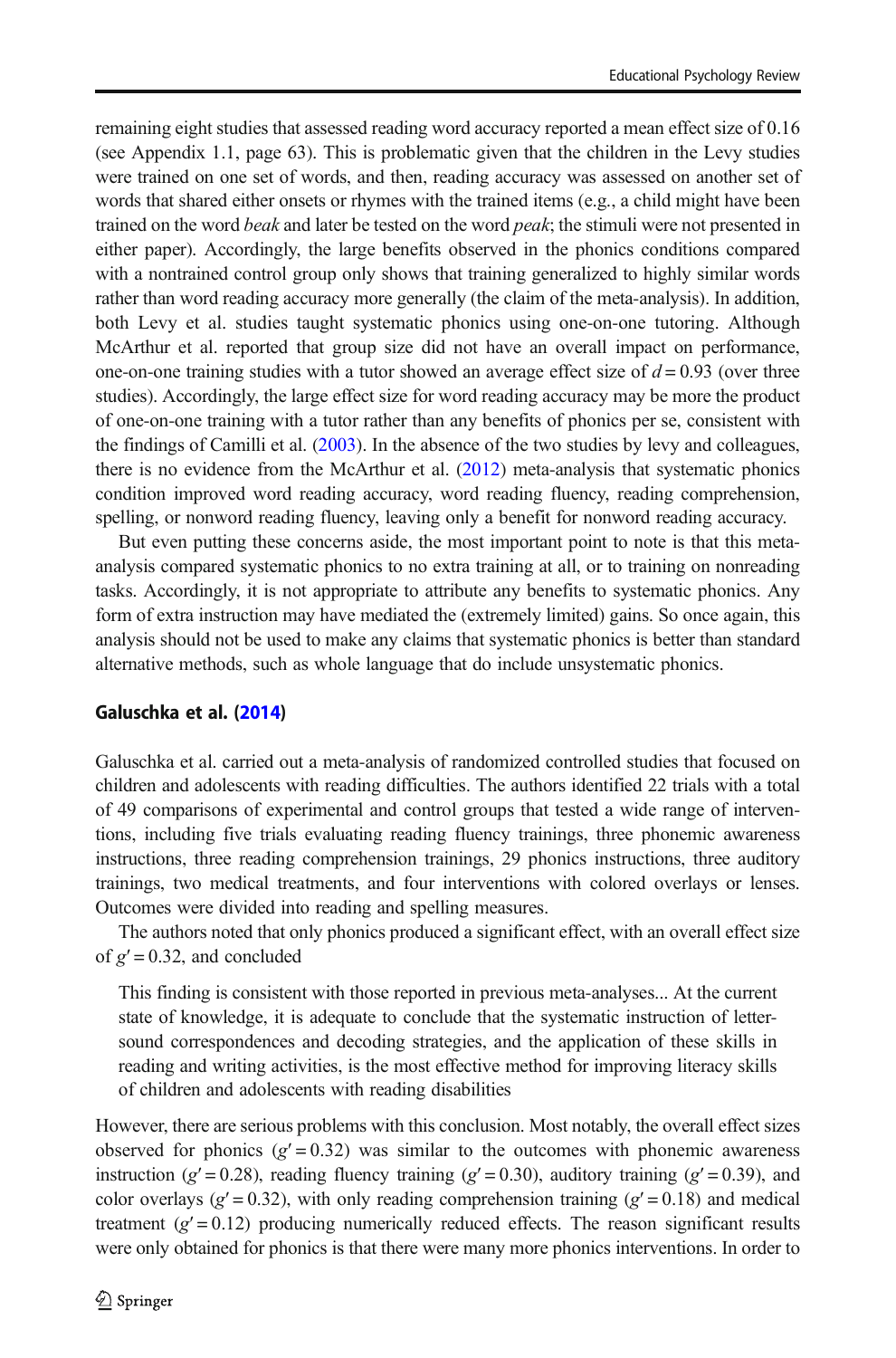support their conclusion that phonics is more effective, the authors need to show an interaction between the phonics condition and the alternative methods. They did not report this analysis, and given the similar effect sizes across conditions (with small sample sizes), this analysis would not be significant. Of course, future research might support the author conclusion, but this meta-analysis does not support it.

To further compromise the authors' conclusion, Galuschka et al. reported evidence that the published phonics studies were biased using a funnel plot analysis. Using a method called Duval and Tweedie's trim and fill they measured the extent of publication bias and estimated an unbiased effect size for systematic phonics to be greatly reduced, although still significant, g  $\ell$  = 0.198. And yet again, the design of the meta-analysis did not assess whether systematic phonics was more effective than unsystematic phonics (let alone show that systematic phonics is more effective than the alternative methods they did investigate). Nevertheless, the metaanalysis is frequently cited as evidence in support of systematic phonics over whole language (e.g., Lim and Oei [2015;](#page-23-0) Treiman [2018](#page-24-0); Van der Kleij et al. [2017\)](#page-24-0).

#### Suggate [\(2010](#page-24-0), [2016\)](#page-24-0)

Suggate ([2010](#page-24-0)) carried out a meta-analysis to investigate the relative advantages of systematic phonics, phonological awareness, and comprehension-based interventions with children at-risk of reading problems. The central question was whether different forms of interventions were more effective with different age groups of children who varied from preschool to grade 7.

The meta-analysis included peer-reviewed randomized and quasi-experimental studies, with control groups receiving either typical instruction or an alternative "in-house" school reading intervention. They identified 85 studies with 116 interventions: 13 were classified as phonological awareness, 36 as phonics, 37 as comprehension based, and 30 as mixed. Twelve studies were conducted with participants who did not speak English. A range of dependent measures were assessed, from prereading (e.g., letter knowledge, phonemic/sound awareness), reading, and comprehension measures.

Averaging over age, similar overall effects were for phonological awareness  $(d = 0.47)$ , phonics ( $d = 0.50$ ), meaning based ( $d = 0.58$ ), and mixed ( $d = 0.43$ ). The critical novel finding, however, was that there was a significant interaction between method of instruction and age of child, such that phonics was most useful in kindergarten for reading measures, but alternative interventions were more effective for older children. As Suggate [\(2010\)](#page-24-0) writes

If reading skills per se are targeted, then there is a clear advantage for phonics interventions early and—taking into account sample sizes and available data—comprehension or mixed interventions later.

However, this is not a safe conclusion. First, the difference in effect size in phonics compared with alternative methods was approximately  $d = 0.10$  in kindergarten and 0.05 in grade 1 (as estimated from Figure 1 in Suggate [2010\)](#page-24-0). This is not a strong basis for arguing the importance of early systematic phonics. It is also important to note that 10% of the studies included in the meta-analysis were carried out on non-English children. Although the overall difference between non-English ( $d = 0.61$ ) and English ( $d = 0.48$ ) studies was reported as nonsignificant, the difference approached significance ( $p = 0.06$ ). Indeed, the phonics intervention that reported the very largest effect size  $(d = 1.37)$  was carried out in Hebrew speakers (Aram & Biron, [2004](#page-22-0)), and this study contributed to the estimate of the phonics effect size in prekindergarten. Accordingly, the small advantage of phonics (the main novel finding in this report) is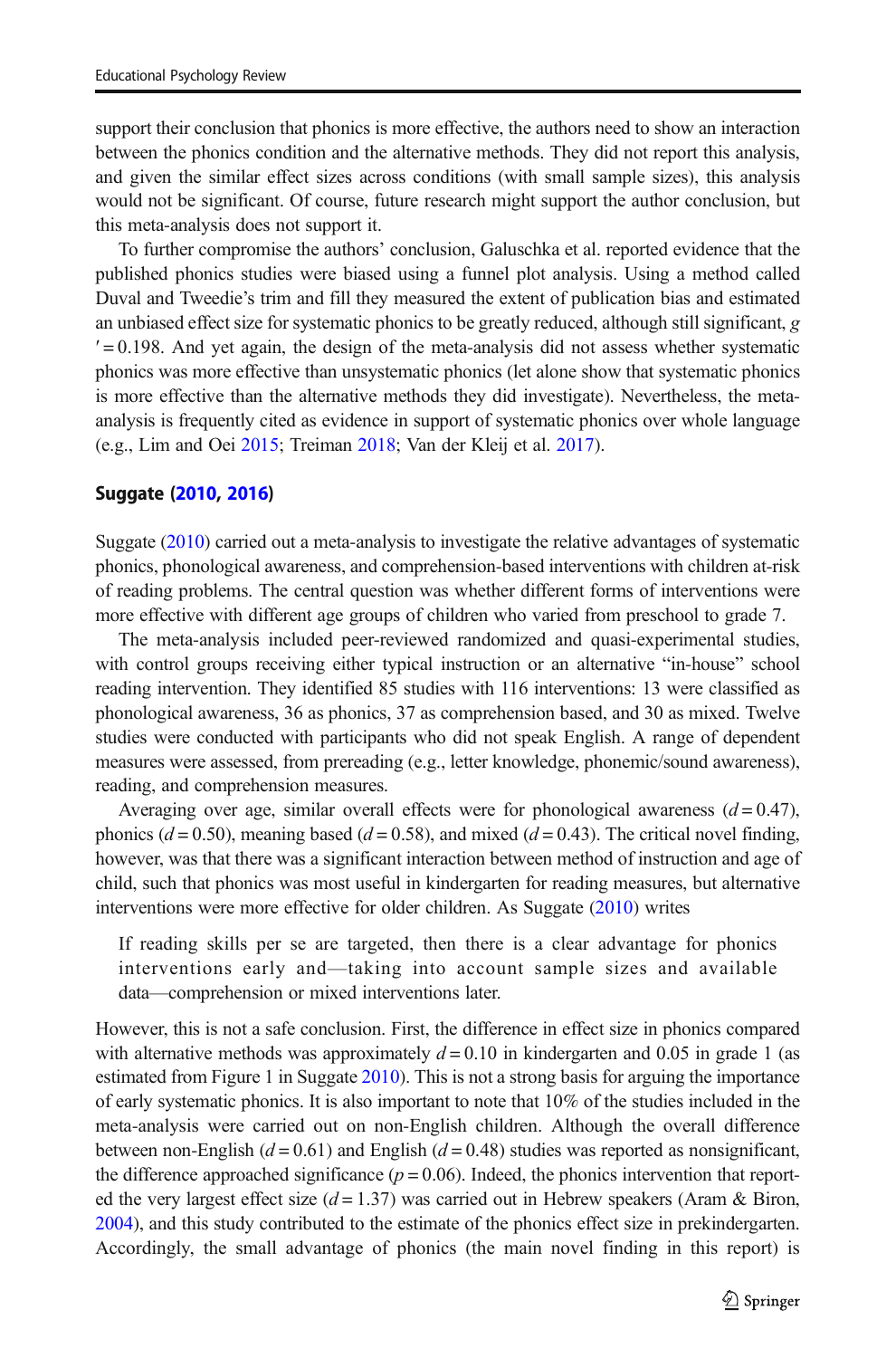inflatedwhen applied to English. And once again, the treatments were compared with a control condition that combined a range of teaching conditions, and accordingly, it is again unclear whether there was a difference between systematic vs. unsystematic phonics during early instruction.

But the most critical limitation is that Suggate's [\(2010\)](#page-24-0) conclusion regarding the benefits of early phonics instruction is contradicted in a subsequent Suggate [\(2016\)](#page-24-0) meta-analysis. This meta-analysis included 71 experimental and quasi-experimental reading interventions that assessed the short- and long-term impacts of phonemic awareness, phonics, fluency, and comprehension interventions on prereading, reading, reading comprehension, and spelling measures. The analysis revealed an overall short-term effect  $(d = 0.37)$  that decreased in a follow-up test  $(d = 0.22$ ; with mean delay of 11.17 months) with phonics producing the most short-lived benefits. Specifically, the long-term effects were phonics,  $d = 0.07$ ; fluency,  $d =$ 0.28; comprehension  $d = 46$ ; and phonemic awareness,  $d = 0.36$ .

As with the other meta-analyses, there are additional issues that should be raised. For example, a funnel plot observed evidence for publication bias, especially in the long-term condition, and once again, the study does not compare systematic to unsystematic phonics. It is striking that long-term benefits of systematic phonics are so small despite these factors that should be expected to inflate effect sizes.

# Other Meta-Analyses and a Systematic Review of Meta-Analyses

There are a number of additional relevant meta-analyses and reviews of meta-analyses that should be mentioned briefly as well.

Hammill and Swanson [\(2006](#page-23-0)) These authors took a different approach to Camilli et al. ([2003](#page-23-0), [2006](#page-23-0), [2008\)](#page-23-0) in criticizing the NRP [\(2000\)](#page-24-0) report. Rather than challenging the logic and analyses themselves, they noted that the effect sizes reported in the NRP were small and questioned their significance.

The NRP reported that systematic phonics instruction was effective across a variety of conditions, with 94% of the d's supporting the superiority of phonics instruction over other approaches. However, as noted by Hammill and Swanson, the standard convention in evaluating the magnitude of d sizes ( $d = 0.2$  is small,  $d = 0.5$  medium, and  $d = 0.9$  large) reveals that 65% of the significant d's were small. In order to get a better intuitive understanding of the practical significance of the results, the authors converted all these  $d$ 's values to r-type statistics. They noted that the overall effect of 0.44 corresponds to an  $r<sup>2</sup>$  value of 0.04. That is, 96% of the variance in reading achievement can be attributed to factors other than the systematic phonics instruction.<sup>2</sup> The  $r^2$  value for the follow-up analysis (4–12 months later) was 0.02.

What Hammill and Swanson do not acknowledge, however, is that these small effect sizes translate into real benefits when considering an entire population of children. The real problem is not with the size of the effects; it is that many of the critical contrasts were not significant or not assessed, that the small effects that were significant were inflated for the reasons noted above, and perhaps most importantly, the main meta-analysis did not even test the critical

<sup>&</sup>lt;sup>2</sup> Note, the overall effect size reported in the NRP is estimated as .44 or .41, depending on the specific tests that are included in the analyses.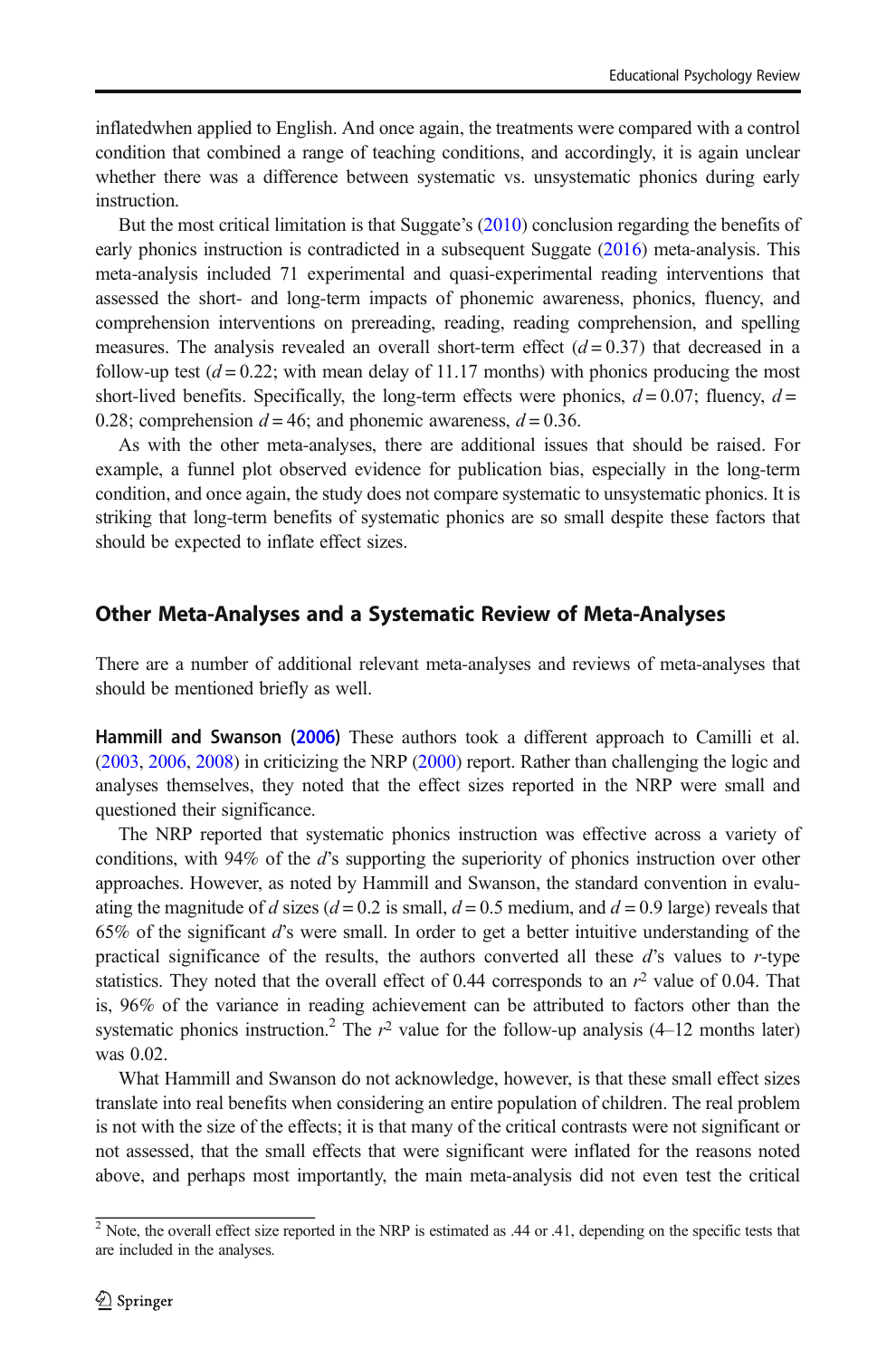hypothesis of whether systematic phonics is better than unsystematic phonics that is used in alternative methods such as whole language.

Han ([2010\)](#page-23-0) and Adesope, Lavin, Tompson, and Ungerleider (2011) These authors reported meta-analyses that assessed the efficacy of phonics for non-native English speakers learning English. Han ([2010](#page-23-0)) included five different intervention conditions and dependent measures and reported the overall effect sizes as 0.33 for phonics, 0.41 for phonemic awareness, 0.38 for fluency, 0.34 for vocabulary, and 0.32 for comprehension. In the case of Adesope et al. [\(2011](#page-22-0)), the authors found that systematic phonics instruction improved performance ( $g = +0.40$ ), but they also found that an intervention they called collaborative reading produced a larger effect  $(g = +0.48)$  as did a condition called writing (structured and diary) that produced an effect of  $g = +0.54$ . Accordingly, ignoring all other potential issues discussed above, these studies do not provide any evidence that phonics is the most effective strategy for reading acquisition.

Sherman ([2007\)](#page-24-0) Sherman compared phonemic awareness and phonics instruction with students in grades 5 through 12 who read significantly below grade-level expectations. Neither method was found to provide a significant benefit.

Torgerson et al. ([2018\)](#page-24-0) Finally, Torgerson et al. carried out a systematic review of all metaanalyses that assessed the efficacy of systematic phonics (unlike the papers discussed above, this is not a meta-analysis itself). They identified 12 meta-analyses, all of which were considered above. The authors raised several concerns regarding design and publication bias of studies included in these meta-analyses and argued that more data (in the form of large randomized controlled studies) are needed before strong conclusions can be made. Nevertheless, the authors still conclude the evidence support systematic phonics, writing

Given the evidence from this tertiary review, what are the implications for teaching, policy and research? It would seem sensible for teaching to include systematic phonics instruction for younger readers – but the evidence is not clear enough to decide which phonics approach is best.

Despite their modest conclusions, the authors are still far too positive regarding the benefits of systematic phonics. In part, this is due to the way the authors summarize the findings they do report. But more importantly it is the consequence of ignoring many of key limitations of the meta-analyses discussed above.

With regard to their own summary of the meta-analyses, they stated that 10 the 12 metaanalyses showed that there were significant benefits of systematic phonics on at least one reading measure, with effect sizes ranging from small to moderate effects (Ehri et al. [2001](#page-23-0); Camilli et al. [2003;](#page-23-0) Torgerson et al. [2006](#page-24-0); Sherman [2007;](#page-24-0) Han [2010;](#page-23-0) Suggate [2010](#page-24-0); Adesope et al. [2011;](#page-22-0) McArthur et al. [2012](#page-23-0); Galuschka et al. [2014](#page-23-0); Suggate [2016](#page-24-0)). Furthermore, they note that positive effects were found in the remaining nonsignificant meta-analyses (Camilli et al. [2006](#page-23-0); Hammill and Swanson [2006\)](#page-23-0). They take this to support the conclusion that teaching should include systematic phonics.

One problem with this description of the results is that it does not indicate which measures tended to be significant over the meta-analyses. In fact, as discussed above, most metaanalyses failed to obtain significant effects for the measure we should care about most. For example, only 1 of 12 studies reported significant effects in comprehension, and there is no evidence that this effect survived a delay (NRP [2000\)](#page-24-0). And this characterization of the findings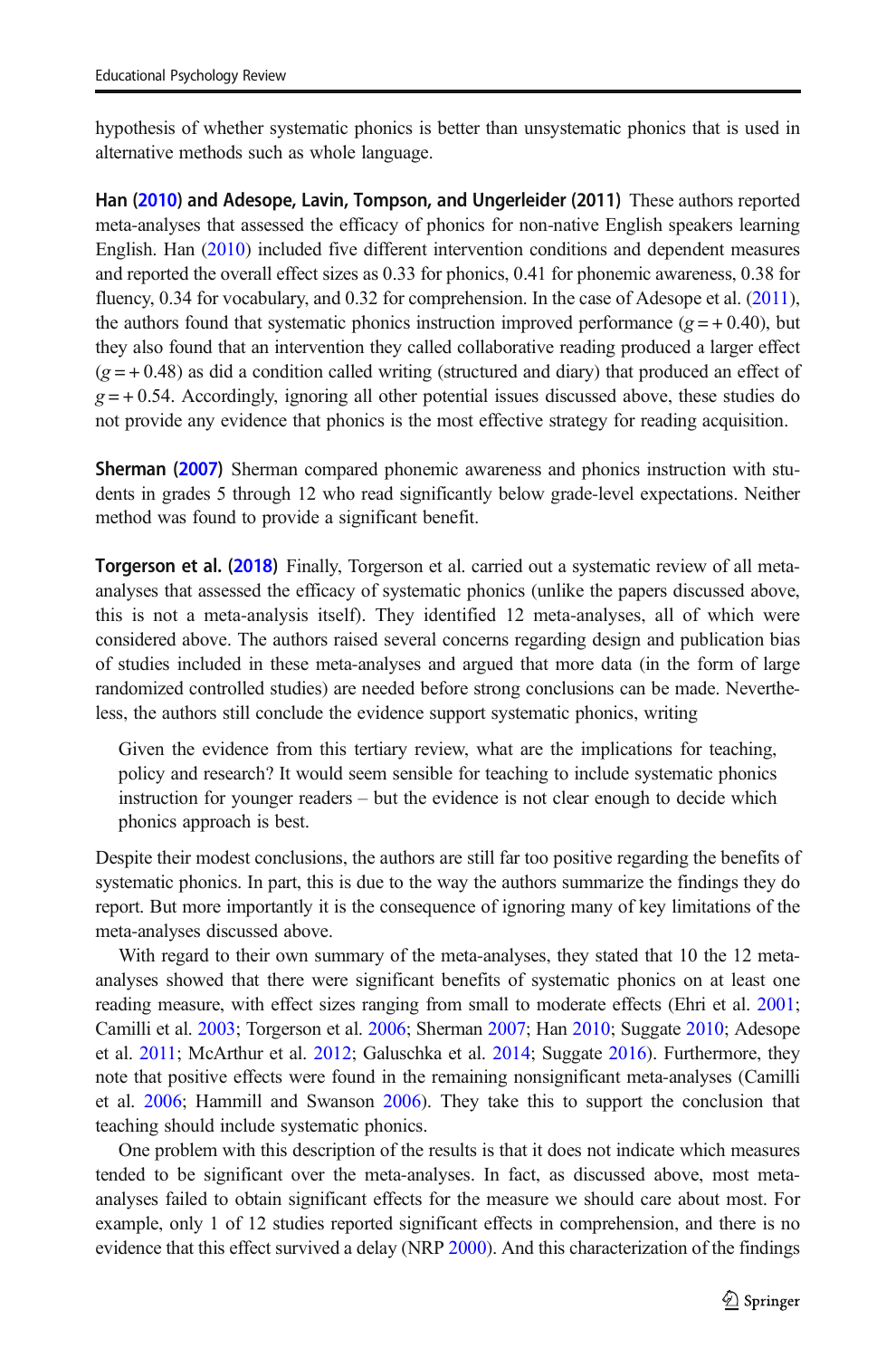obscures the fact that the benefits did not always extend to the children who are below average in their cognitive capacities (NRP [2000\)](#page-24-0).

This summary also does not highlight the fact that many of 12 meta-analyses observed larger effect sizes for non-phonics interventions. For example, from Table 3 of Torgerson et al. ([2018](#page-24-0)), you find out that systematic phonics did not produce the largest effect in 5 of the 12 metaanalyses (Adesope et al. [2011;](#page-22-0) Camilli et al. [2003;](#page-23-0) Camilli et al. [2006;](#page-23-0) Han [2010](#page-23-0); Suggate [2016](#page-24-0)). And this table does not include the Galuschka et al. [\(2014\)](#page-23-0) meta-analysis that reported similar-sized effect sizes for phonics, phonemic awareness instruction, reading fluency training, and auditory training, with the largest numerical effect obtained with color overlays.

In addition, when claiming that 10 of the 12 meta-analyses reported significant benefits of systematic phonics, this included the Suggate  $(2010)$  meta-analysis that was challenged by a subsequent Suggate ([2016](#page-24-0)) meta-analysis that failed to obtain long-term benefits of systematic phonics. Furthermore, the claim that 10 of the 12 meta-analyses reported a significant benefit for systematic phonics does not incorporate a key point highlighted by Torgerson et al. [\(2018\)](#page-24-0) elsewhere in their review, namely, the evidence that publication and method bias have inflated these effect sizes in at least some of these meta-analyses.

The conclusion that systematic phonics is better than alternative methods is further compromised by additional factors not considered by Torgerson et al. ([2018](#page-24-0)). As detailed above, there were multiple examples of methodological errors in the meta-analyses (e.g., excluding studies that should have been included given the inclusion criteria; Camilli et al. [2003](#page-23-0); and including studies that should have been excluded given the exclusion criteria, Camilli et al. [2003](#page-23-0); Torgerson et al. [2006\)](#page-24-0), examples of including flawed studies that strongly biased the findings in support of systematic phonics (e.g., the Umbach et al. [1989](#page-24-0); Levy and Lysynchuk [1997](#page-23-0), Levy et al. [1999](#page-23-0)), including non-English studies that biased the results in support of systematic phonics (Suggate [2010\)](#page-24-0), amongst others. These errors consistently biased the estimates of systematic phonics upwards.

Most importantly, however, Torgerson et al. ([2018](#page-24-0)) did not address the key point identified by Camilli et al. ([2003](#page-23-0), [2006](#page-23-0), [2008](#page-23-0)) that compromises all meta-analyses used in support of systematic phonics, namely, systematic phonics was compared with a control condition that included both nonsystematic phonics and nonphonics conditions (or only included a nonphonics condition in the case of McArthur et al. [2012](#page-23-0)). Accordingly, these metaanalyses did not even test the hypothesis that systematic phonics is more effective than unsystematic phonics as used in whole language and other methods. For all these reasons, Torgerson et al.'s are unwarranted in their conclusion that systematic phonics is effective for young children.

#### Summary of Meta-Analyses

In sum, the above research provides little or no evidence that systematic phonics is better than standard alternative methods used in schools. The findings do not challenge the importance of learning grapheme-phoneme correspondences, but they do undermine the claim that systematic phonics is more effective than alternative methods that include unsystematic phonics (such as whole language) or that teach grapheme-phoneme correspondences along with meaningbased constraints on spellings (morphological instruction or structured word inquiry). There can be few areas in psychology in which the research community so consistently reaches a conclusion that is so at odds with available evidence.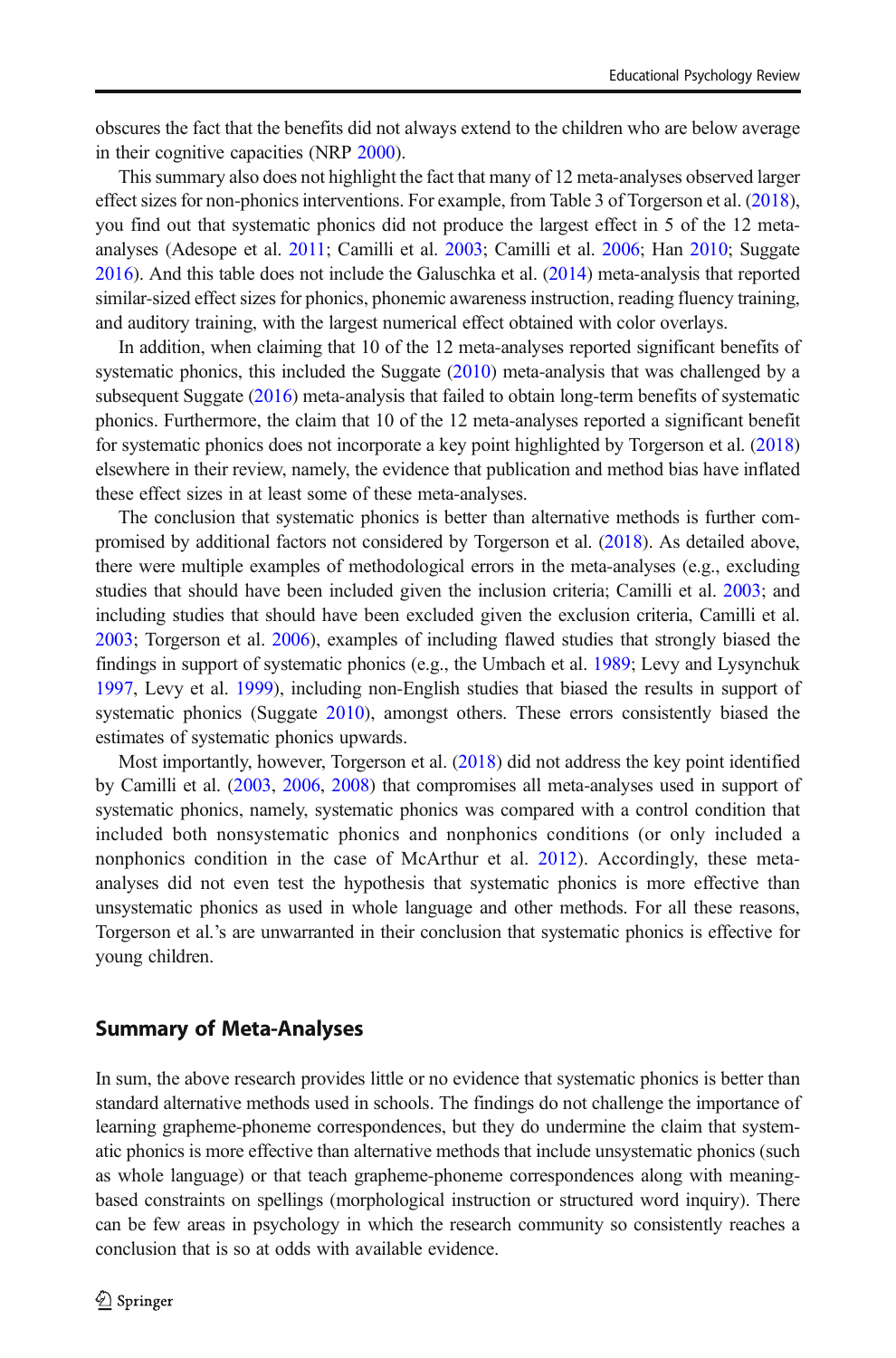#### The Systematic Phonics Experiment in England

One possible response to the many null results is to note that many of the studies included in these meta-analyses were flawed. On this view, the null results can be attributed to a limitation of the studies rather than any problems with systematic phonics per se. This is hard to reconcile with the fact that these meta-analyses have been cited thousands of times in support of systematic phonics. Nevertheless, the quality of the studies included in the meta-analyses has been repeatedly questioned (e.g., McArthur et al. [2012](#page-23-0); Torgerson et al. [2006,](#page-24-0) [2018](#page-24-0)), and accordingly, it is possible that systematic phonics is effective, but the meta-analyses are simply not picking his up. Another possible response is to note that systematic phonics needs to be taught in combination with many other skills, and the fact that phonics by itself does not improve reading outcomes is not surprising. Again, this is hard to reconcile with the claims that are drawn from the meta-analyses, but these concerns raise the question as to whether there are other sources of data that can be used to assess the benefits of systematic phonics when embedded in a broader literacy environment?

There is. In 2006, Sir Jim Rose wrote a UK government report concerned with the teaching of reading in primary schools in England where he concluded that "... the case for systematic phonic work is overwhelming …" (Rose [2006,](#page-24-0) p. 20). Although this conclusion is unwarranted (see above), the report led to the legal requirement to teach synthetic systematic phonics in English state schools since 2007. And since 2012, a PSC was introduced in order to encourage better teaching of systematic phonics and to assess how well children decode regular words and pseudowords. Over 650,000 children took the PSC in 2018 alone. This constitutes a massive naturalistic experiment that can be used to assess the efficacy of systematic phonics, and indeed, it is widely claimed that the experiment has been a success with systematic phonics improving literacy. But once again, a careful look into the findings shows that the data do not support this conclusion. I summarize the findings next.

# Machin et al.'s ([2018\)](#page-23-0) Analysis of Standard Assessment Test Results in England Provides Little or No Evidence in Support of Systematic Phonics

The authors took advantage of the fact that systematic phonics instruction was phased in slowly in different local authorities in England, and accordingly, it was possible to compare how children who were part of the systematic phonics trial compared with children who received standard instruction on various standardized language measures. In 2005, the "Early Reading Development Pilot" (ERDp) that involved 18 local authorities and 172 schools began with each school receiving funding for a dedicated learning consultant who trained teachers in systematic phonics (typically for 1 year). Then in 2006, the "Communication, Language and Literacy Development Programme" (CLLD) that included a further 32 local authorities began, again with each school receiving 1-year funding for a dedicated learning consultant.

In order to assess the immediate efficacy of introducing systematic phonics, scores from the communication, language, and literacy components of foundation stage assessment were collected (when children completed year 1 at age 5). And in order to assess the long-term effects of this intervention, reading scores from SATs key stage 1 (when children were 7 years of age) and reading scores from stage 2 test (when children were 11) were collected. These are standardized tests given to all students in state schools, with teachers providing the assessment in the foundation stage and key stage 1, and the tests externally marked in key stage 2. Various statistical methods were used to control for the differences between the schools included in the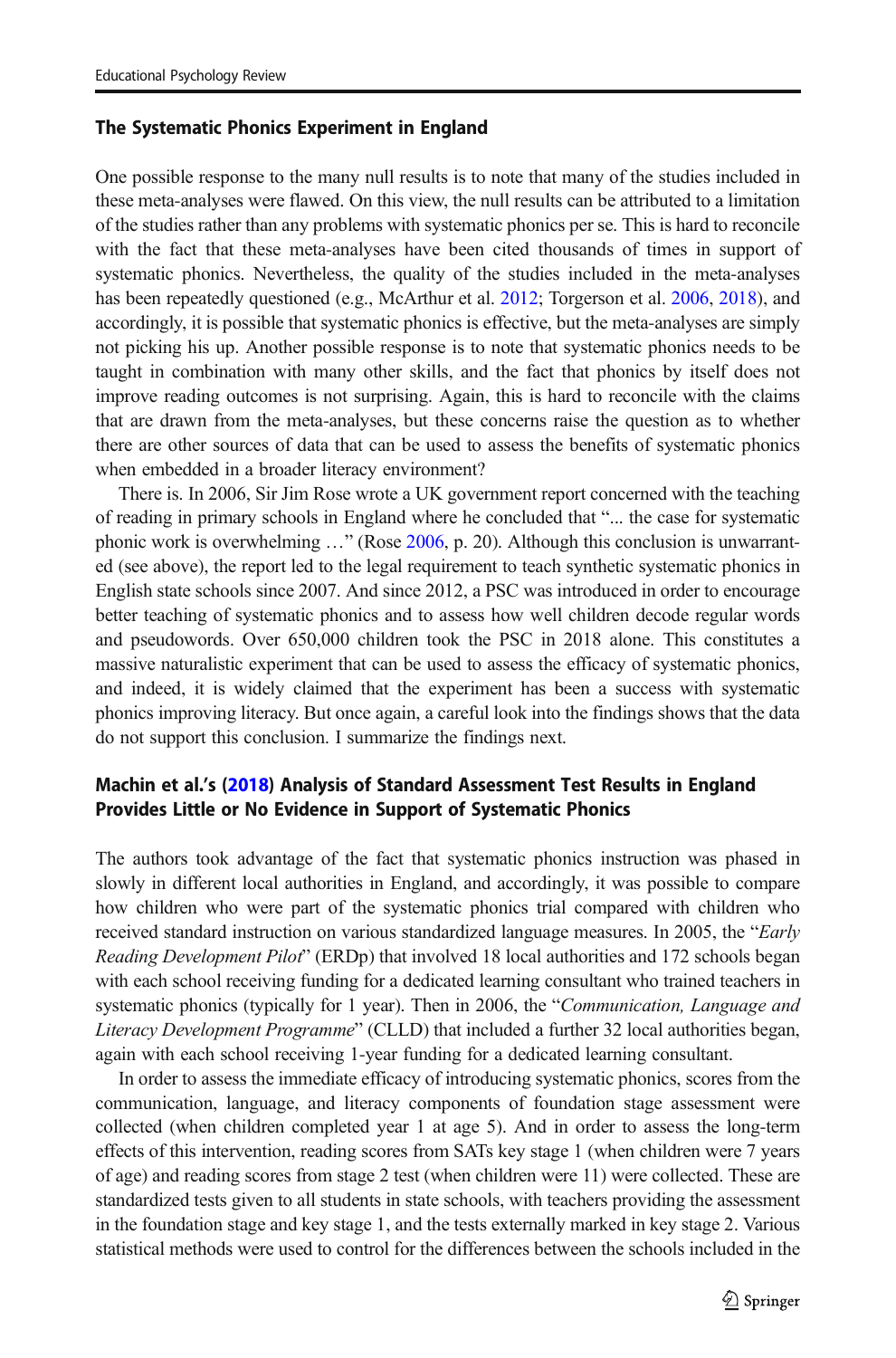trials and those not included, and moderator variables included the impact of language background (native English or not) and economic background (operationalized as children receiving or not receiving a free school lunch).

For the ERDp sample, the authors reported highly significant effect of systematic phonics on the foundation stage assessment immediately after the intervention (0.298), but the effect dissipated on key stage 1 tests (0.075), and was eliminated on the key stage 2 tests (− 0.018). Similarly, with the CLLD treatment, an initially robust effect (0.217) was reduced on the key stage 1 tests  $(0.017)$ , and then was lost on the key stage 2 tests  $(0.019)$ . So much like the Suggate [\(2016\)](#page-24-0) meta-analyses, the overall systematic phonics intervention effect did not persist. However, Machin et al. [\(2018\)](#page-23-0) highlighted that the effects did persist in the key stage 2 tests in the CLLD treatment condition for non-native speakers (0.068) and economically disadvantaged children as measured by their receipt of free school meals (0.062), with both effects significant at the  $p < 0.05$  levels. They took these small effects to show that phonics does provide long-term benefits for children who are in the most need for literacy interventions, writing

Without a doubt it is high enough to justify the fixed cost of a year's intensive training support to teachers. Furthermore, it contributes to closing gaps based on disadvantage and (initial) language proficiency by family background.

However, there are both statistical and methodological problems with using these findings to support the efficacy of systematic phonics. With regard to the statistics, apart from the fact that there were no overall long-term effects in either sample, it is important to note that the ERDp sample of children did not show significant advantage for non-native speakers (.045) or for economically disadvantaged children (.050) on the key stage 2 tests. Indeed, for the ERDp sample, there was a tendency for more economically advantaged native English children (not in receipt of free school meals) to read more poorly in the phonics condition in the key stage 2 test (−0.061),  $p < 0.1$ . As the authors write: "It is difficult to know what to make of this estimate" (p. 22). Note, the long-term negative outcome economically advantaged native English children in the ERDp sample was of a similar magnitude to the long-term benefits enjoyed non-native speakers (.068) and economically disadvantaged children (.062) in the CLLD treatment condition, and accordingly, is difficult to brush this finding aside.

More importantly, this study did not include the appropriate control condition. The advantages in foundation and key stage 1 were the product of intensive training support in systematic phonics to teachers in year 1, but it is possible that similar outcomes would result if intensive training support was given to teachers in whole language instruction, or any other method. As was the case with most of the above meta-analyses, the conclusion the authors made was not even tested.

# The Recent Success of English Children on PIRLS Provides Little or No Evidence for Systematic Phonics

A great deal of attention in the mainstream and social media has been given to the recent success of English children in the "Progress in International Reading Literacy Study" (PIRLS) carried out in 2016. PIRLS assesses reading comprehension in fourth graders across a wide range of countries every 5 years: 35 countries participated in 2001, 38 in 2006, 48 in 2011, and 50 in 2016. Many supporters of systematic phonics have noted how far up the league table England has moved since 2006 given that systematic phonics was mandated in English state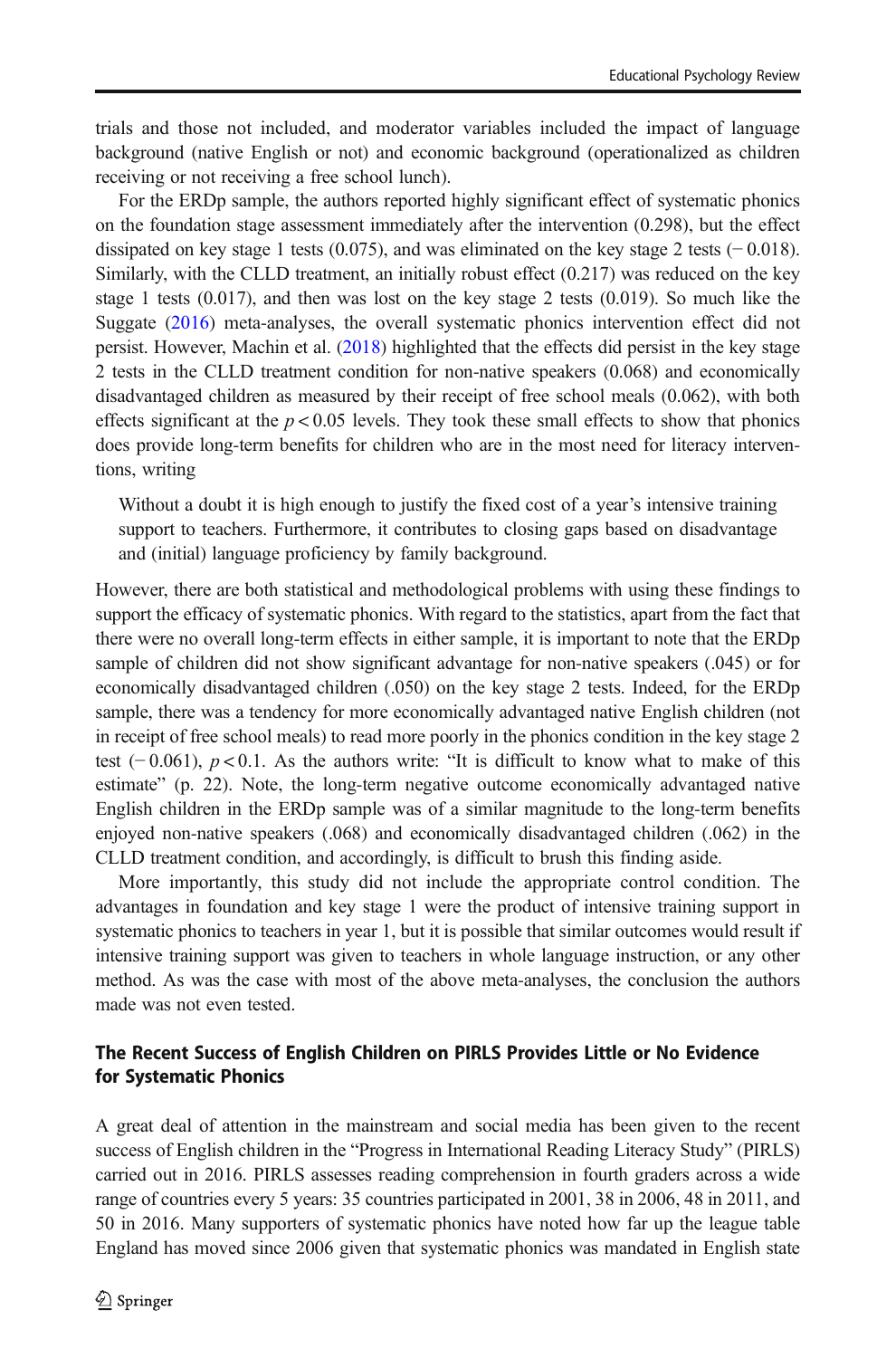schools in 2007, and phonics check was introduced in 2012. Specifically, England was in 15th position in 2006 (with a score of 539), joint 11th position in 2011 (score 552), and joint 8th in 2016 (score 559).

In response to the most recent results, Mr. Gibbs, the Minister of State at the Department for Education, said

The details of these findings are particularly interesting. I hope they ring in the ears of opponents of phonics whose alternative proposals would do so much to damage reading instruction in this country and around the world.

A Department for Education report for the UK (December, 2016) reported

The present PIRLS findings provide additional support for the efficacy of phonics approaches, and in particular, the utility of the phonics check for flagging pupils' potential for lower reading performance in their future schooling.

Sir Jim Rose, author of the Rose ([2006](#page-24-0)) report, used "the spectacular success of England shown in the latest PIRLS data" as further evidence in support of systematic synthetic phonics (Rose [2017\)](#page-24-0).

However, once again, these conclusions are unjustified. One important fact ignored in the above story is that English children did well in 2001, ranking third (scoring 553). Of the six countries that completed all the PIRLS tests from the beginning (England, New Zealand, Russian Federation, Singapore, Sweden, and USA), England has gone from second to third position. If the introduction of systematic phonics is used to explain the improved performance from 2006 to 2016, how is the excellent performance in 2001 explained? In addition, the results of the 2016 PIRLS were based on combing the performance of state and private schools (private schools were not required to implement systematic phonics or use the phonics check). When only state schools are considered, performance dropped to 11th (rather than joint 8th), same as the 2011 PIRLS rating (Solity [2018](#page-24-0)). Note that one of the common criticisms of systematic phonics is that the focus on phonology makes instruction less engaging. The PIRLS 2016 also ranked English children's enjoyment of reading at 34th, the lowest of any English-speaking country (Solity [2018](#page-24-0)).

It is also interesting to note that Northern Ireland participated in the last two PIRLS, and they did better than England, ranking fifth and sixth in 2011 and 2016, respectively. This is relevant as the reading guidance for key stage 1 published by the "Northern Ireland Education & Library Boards" does not include the words "systematic phonics," nor do children complete a phonics screening check that was introduced in the UK to improve the administration of phonics in English schools. Of course, reading instruction in Northern Ireland does teach children letter-sound correspondences, but this is carried out along with a range of methods that encourage children to encode the meaning of words and passages. For instance, according to the reading guidance for key stage 1, when children encounter an unknown word, various strategies for naming the word are encouraged, including phonics, using knowledge of context (semantics), and using knowledge of grammar (syntax). This is similar to National Literacy Strategy in place in England from 1998 to 2006 that recommended phonics as one of four "searchlights" for learning to read, along with knowledge of context, grammatical knowledge, word recognition and graphic knowledge. If the introduction of systematic phonics is used to explain the strong performance of England in 2016, how is the even better performance of Northern Ireland explained?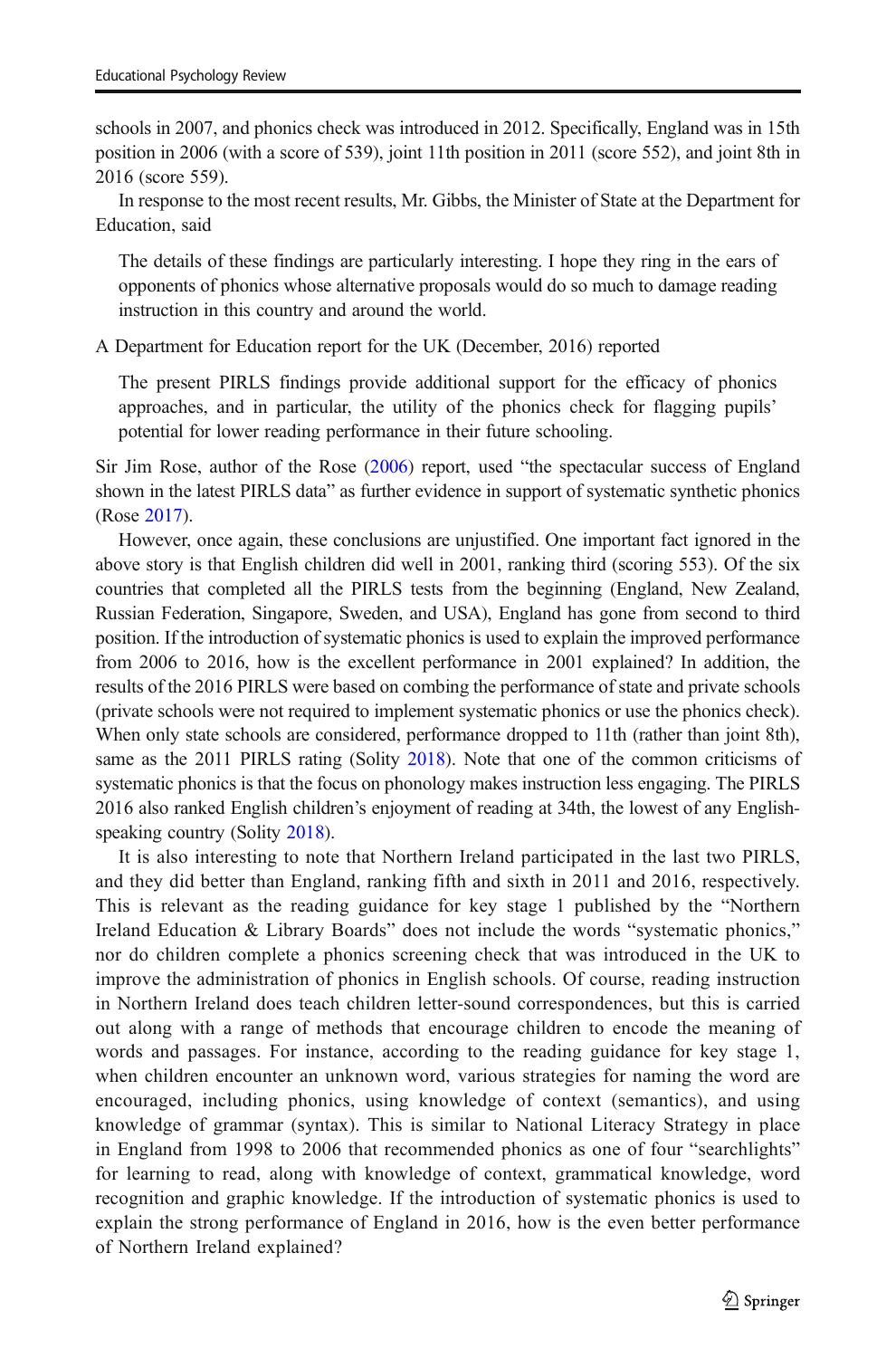A final point worth emphasizing is that the PIRLS test assesses reading comprehension, and as noted above, only 1 of the 12 meta-analyses reported a benefit for comprehension (NRP [2000](#page-24-0)), and only at a short delay (ignoring the problems of this meta-analysis that question robustness of the short-term effect as well). Attributing any PIRLS gains to phonics is hard to reconcile with existing experimental research.

# The Improving Performance on the Phonics Screening Check in England Provides Little or No Evidence that Systematic Phonics Improves Literacy

Since 2012, the UK government has required all children in state schools in England to complete a PSC in year 1 in order "to confirm that all children have learned phonic decoding to an ageappropriate standard" (Department for Education, 2012; p. 4). The phonics screening check is composed of one- and two-syllable real words (e.g., day, grit, shin) and 20 pseudowords that can only be read on the basis of learned grapheme-phoneme correspondences (e.g., fape, blan, geck). Children near the end of year 1 are asked to read the words and pseudowords aloud, with each item marked correct or incorrect. A child who correctly names aloud 32 items (80% of all items) is said the "meet the standard," whereas a child who misses the standard is to be given further support to improve their phonics knowledge (and complete the phonics check again in year 2).

Strikingly, the performance on the task has improved from 58% students meeting the standard in 2012 to 82% in 2018. This is taken to show that the PSC has improved the teaching of systematic phonics, and this in turn has improved decoding skills. The critical question is whether this has translated into better reading.

The obvious way to test whether the improved decoding skills translate to better reading is to compare the PSC results to the SATs carried out at key stages 1 and 2 during the years 2012–2017. These are the same tests analyzed by Machin et al. ([2018](#page-23-0)) above (although they analyzed data from before 2012). And in fact, there have been some claims that improved performance on the phonics screening check is associated with improved performance on the SATS. For instance, Buckingham ([2016](#page-22-0)) writes

There has also been an improvement in Key Stage 1 (Year 2) reading and writing results since the introduction of the Phonics Screening Check. The proportion of students achieving at or above the target reading level hovered around 85% from 2005 to 2011 but steadily increased to 90% in 2015. There was an even greater improvement in writing in the same period—a seven percentage point increase. (p. 16)

The results of the phonics check and the key stage 1 SAT scores are displayed in Fig. [1.](#page-20-0)

But this characterization of the findings is inconsistent with a report from the Department for Education (Walker, Sainsbury, Worth, Bamforth, & Betts, [2015\)](#page-24-0). The authors analyzed the reading and writing scores for the KS1 for the 2 years preceding and following the introduction of the screening check and concluded:

The evidence offered by these analyses is therefore inconclusive in identifying any impact of the [phonics screening check] on literacy performance at KS1 or on progress in literacy between ages five and seven.

Why the different conclusions? One key point to note is that although the SAT scores did start slowly increasing in 2012 (consistent with Buckingham [2016](#page-22-0)), it is not possible to attribute these gains to the phonics screening check because these children completed year 1 in 2011, and accordingly, were never given the PSC. As noted by Walker et al. [\(2015\)](#page-24-0):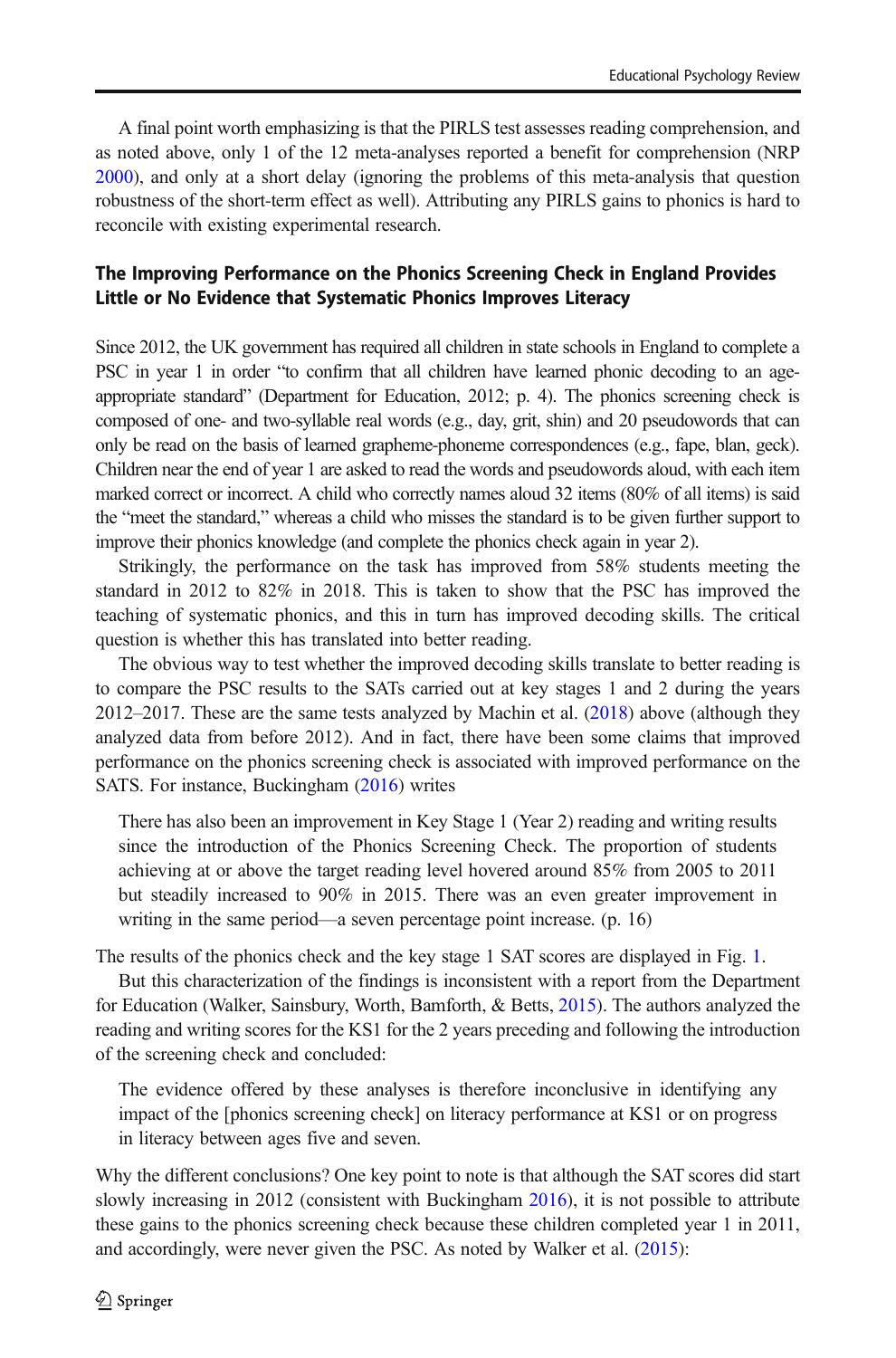<span id="page-20-0"></span>

Fig. 1 Results on key stage 1 SAT tests in reading, writing, maths, and science from 2006 to 2018 as well as the results of the phonics screening check from 2012 to 2018. SAT scores to the left of vertical dashed line were achieved without having completed the phonics screening check in year 1, and SAT scores to the right of the vertical dashed lined were achieved after having completed the phonics check in year 1. Accordingly, the improved SAT results on reading and writing between 2011 and 2012 cannot be attributed to the improved administration of phonics

These analyses of national data therefore indicate small improvements in attainment at KS1, which were a feature before the introduction of the check and continued at a similar pace following the introduction of the check.

In addition, as can be seen from Fig. 1, there is little evidence that SAT scores for reading and writing improved more than SAT scores for maths or science between 2013 and 2015 or between 2016 and  $2018<sup>3</sup>$ 

Another important question that can be asked is whether the introduction of the phonics check was associated with improved reading skills at key stage 2 when children were in year 6 (age 11). That is, did the improved teaching of phonics in year 1 (in response to the PSC) have any long-lasting effect on reading outcomes? The results from 2017 provide the first relevant data given that children who completed these key stage 2 SATs were the first to complete the phonics check in 2012 in year 1. As can be seen in Fig. [2,](#page-21-0) the reading results when slightly down between 2016 and 2017 (while writing results went slightly up), and despite the large gains in the phonics check between 2012 and 2013 (an increase of  $11\%$ ), there was no corresponding benefit in the reading and writing performance between the 2017–2018 (e.g., the reading results improved 1% whereas the math results improved 2%). These findings show that the decoding skills of children (as measured by the PSC) did not support short- or longlasting reading improvement as measured by the key stage 1 and 2 SAT results. Note that the fact that the PSC scores have improved so dramatically demonstrates that systematic phonics instruction has improved in recent years in England. The fact that there is such a stark disconnects between PSC and SAT scores undermines the common claim that systematic phonics has improved literacy in England.

 $\frac{3}{3}$  Note, the tests changed in 2016, and this accounts for the large dip in performance.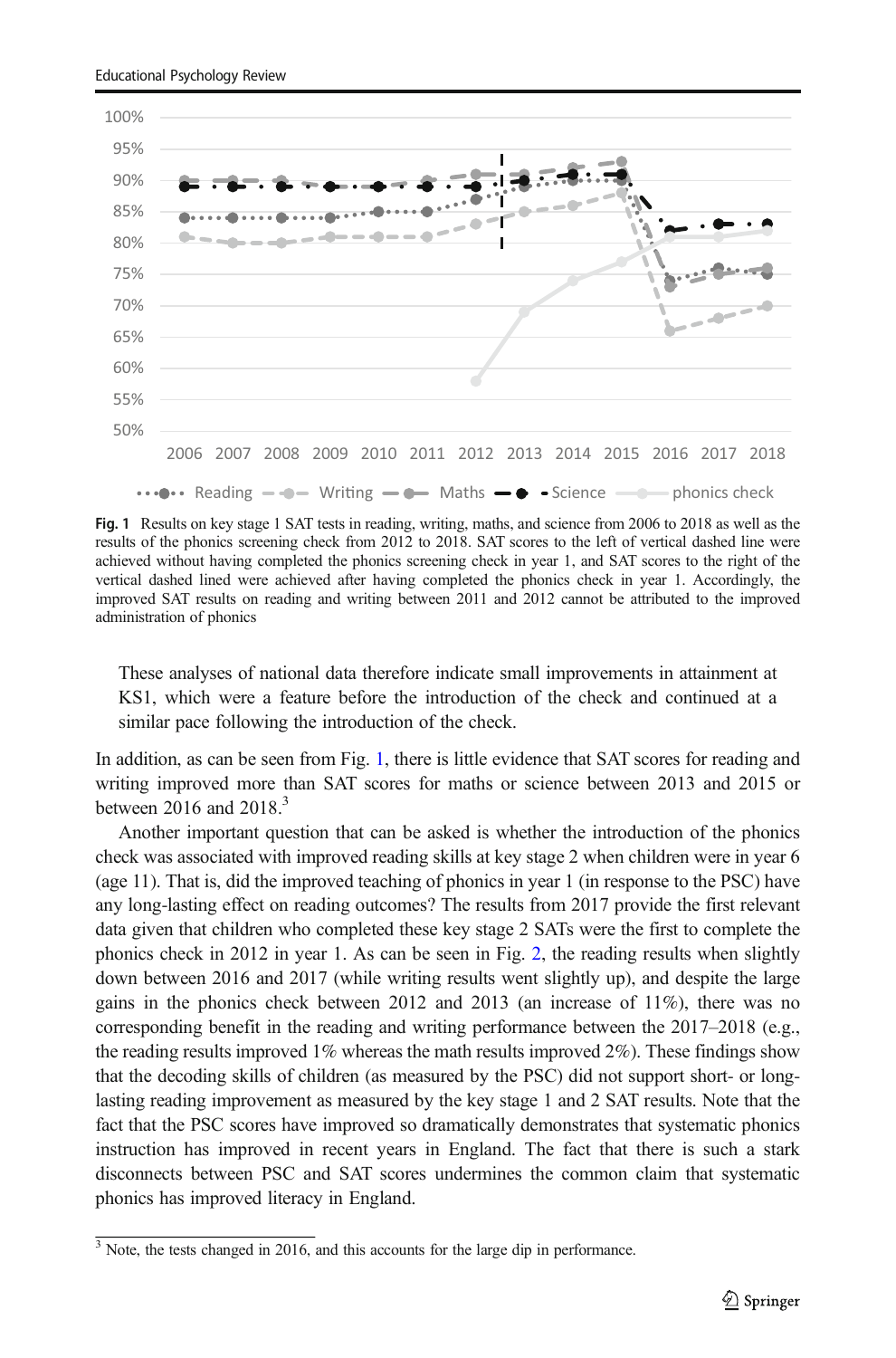<span id="page-21-0"></span>

Fig. 2 Results on key stage 2 SAT tests in reading, writing, maths, and science from 2007 to 2018 as well as the results of the phonics screening check from 2012 to 2018. SAT scores to the left of vertical dashed line were achieved without having completed the phonics screening check in year 1, and SAT scores to the right of the vertical dashed lined were achieved after having completed the phonics check in year 1. The finding that SAT reading results did not improve between 2016 and 2018 indicates that the improved administration of phonics in year 1 (starting in 2012) did not have a long-term impact on the SAT scores

# The Program for International Student Assessment (PISA) Results Provide Little or No Evidence that Systematic Phonics Improves Literacy

PISA assesses the scholastic performance of 15-year old students on mathematics, science, and reading. It has been carried out every 3 years since 2000, and critically, the 2018 version is the first to assess the reading outcomes of children in England who were taught systematic phonics in year 1 as legally required post 2007. There is little or no evidence that this cohort of children has benefitted from this new policy as summarized in the PISA 2018 executive summary "The mean scores in reading and science in England have not changed significantly over successive PISA cycles, but in mathematics, England's overall mean score showed a statistically significant increase compared with PISA 2015." It is also worth comparing the English results to other countries that use a range of teaching methods, with none requiring systematic phonics: Canada, Singapore, and Northern Ireland did better, whereas the USA, Australia, and New Zealand did equally well. So again, this challenges the claim that systematic phonics has improved reading outcomes in England.

In summary, despite the widespread claim that children are reading better in England since the mandatory inclusion of systematic phonics in state schools in 2007 and the introduction of the PSC in 2012, there is little or no evidence to support this conclusion. Indeed, the only noticeable change in performance is on the PSC itself, with no discernable effects on reading more generally. This is despite the fact that children in England have received early systematic phonics in the context of a broader literacy environment as recommended by the NRP [\(2000](#page-24-0)).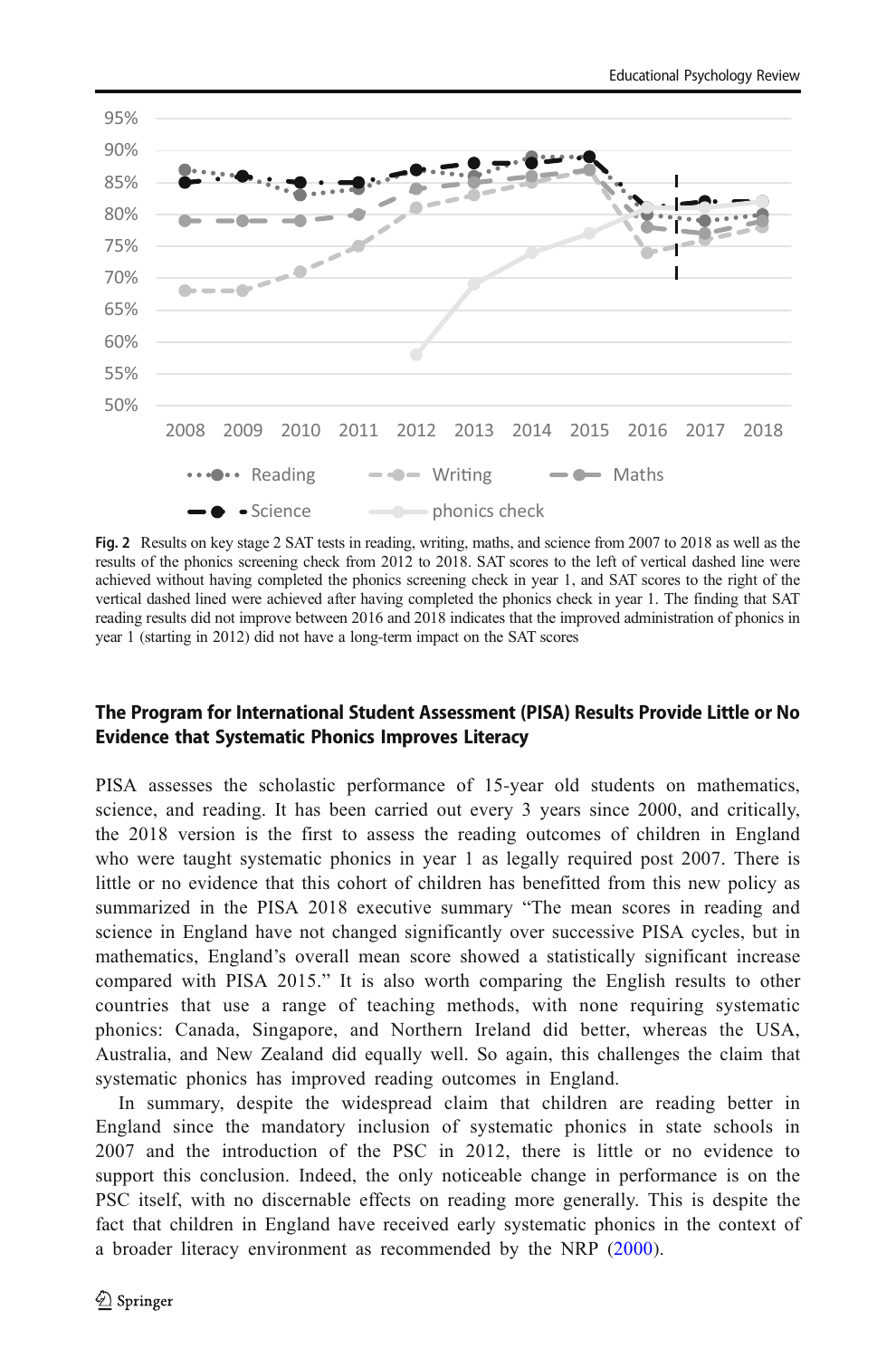# <span id="page-22-0"></span>Conclusion

Despite the widespread support for systematic phonics within the research literature, there is little or no evidence that this approach is more effective than many of the most common alternative methods used in school, including whole language. This does not mean that learning grapheme-phoneme correspondences is unimportant, but it does mean that there is little or no empirical evidence that systematic phonics leads to better reading outcomes. The "reading wars" that pitted systematic phonics against whole language is best characterized as a draw. The conclusion should not be that we should be satisfied with either systematic phonics or whole language, but rather teachers and researchers should consider alternative methods of reading instruction. For example, one possibility is that reading instruction in English should focus more on the role that meaning plays in organizing spellings (via morphology) and that English spelling system makes sense once the interrelation between phonology, morphology, and etymology are considered (Bowers and Bowers 2017, 2018c). Of course, other possibilities need to be considered as well, but the first step in motivating more research into alternative forms of instruction is to realize that there is a problem with the current approach.

Open Access This article is licensed under a Creative Commons Attribution 4.0 International License, which permits use, sharing, adaptation, distribution and reproduction in any medium or format, as long as you give appropriate credit to the original author(s) and the source, provide a link to the Creative Commons licence, and indicate if changes were made. The images or other third party material in this article are included in the article's Creative Commons licence, unless indicated otherwise in a credit line to the material. If material is not included in the article's Creative Commons licence and your intended use is not permitted by statutory regulation or exceeds the permitted use, you will need to obtain permission directly from the copyright holder. To view a copy of this licence, visit http://creativecommons.org/licenses/by/4.0/.

# **References**

- Adams, M. J. (1994). *Beginning to read: thinking and learning about print*. Cambridge, MA: The MIT Press. Adesope, O. O., Lavin, T., Thompson, T., & Ungerleider, C. (2011). Pedagogical strategies for teaching literacy
- to ESL immigrant students: a meta-analysis. British Journal of Educational Psychology, 81(Pt 4), 629-653. Aram, D., & Biron, S. (2004). Joint storybook reading and joint writing interventions among low SES preschoolers: Differential contributions to early literacy. Early Childhood Research Quarterly, 19, 588- 610. <https://doi.org/10.1016/j.ecresq.2004.10.003>
- Bowers, J. S., & Bowers, P. N. (2017). Beyond phonics: the case for teaching children the logic of the English spelling system. *Educational Psychologist*, 52, 124–141. [https://doi.org/10.1080/00461520.2017.1288571.](https://doi.org/10.1016/j.ecresq.2004.10.003)
- Bowers, J. S. & Bowers, P. N. (2018a). There is no evidence to support the hypothesis that systematic phonics should precede morphological instruction: response to Rastle and colleagues. PsyArXiv. [https://psyarxiv.com/zg6wr/.](https://psyarxiv.com/zg6wr/)
- Bowers, J. S., & Bowers, P. N. (2018b). The importance of correctly characterizing the English spelling system when devising and evaluating methods of reading instruction: comment on Taylor, Davis, and Rastle (2017). Quarterly Journal of Experimental Psychology, 71, 1497–1500. [https://doi.org/10.1177](https://doi.org/10.1177/1747021818759477) [/1747021818759477.](https://doi.org/10.1177/1747021818759477)
- Bowers, J. S., & Bowers, P. N. (2018c). Progress in reading instruction requires a better understanding of the English spelling system. Current Directions in Psychological Science, 27, 407–412. [https://doi.org/10.1177](https://doi.org/10.1177/0963721418773749) [/0963721418773749.](https://doi.org/10.1177/0963721418773749)
- Bowers, P. N., & Kirby, J. R. (2010). Effects of morphological instruction on vocabulary acquisition. Reading and Writing: An Interdisciplinary Journal, 23, 515–537. <https://doi.org/10.1007/s11145-009-9172-z>.
- Browder, D. M., & Xin, Y. P. (1998). A meta-analysis and review of sight word re-search and its implications for teaching functional reading to individuals with moderate and severe disabilities. The Journal of Special Education, 32(3), 130–153. <https://doi.org/10.1177/002246699803200301>.
- Buckingham, J. (2016). Focus on phonics: why Australia should adopt the year 1 phonics screening check. Centre for Independent Studies. Research report 22. <https://doi.org/10.13140/RG.2.2.35472.61440>.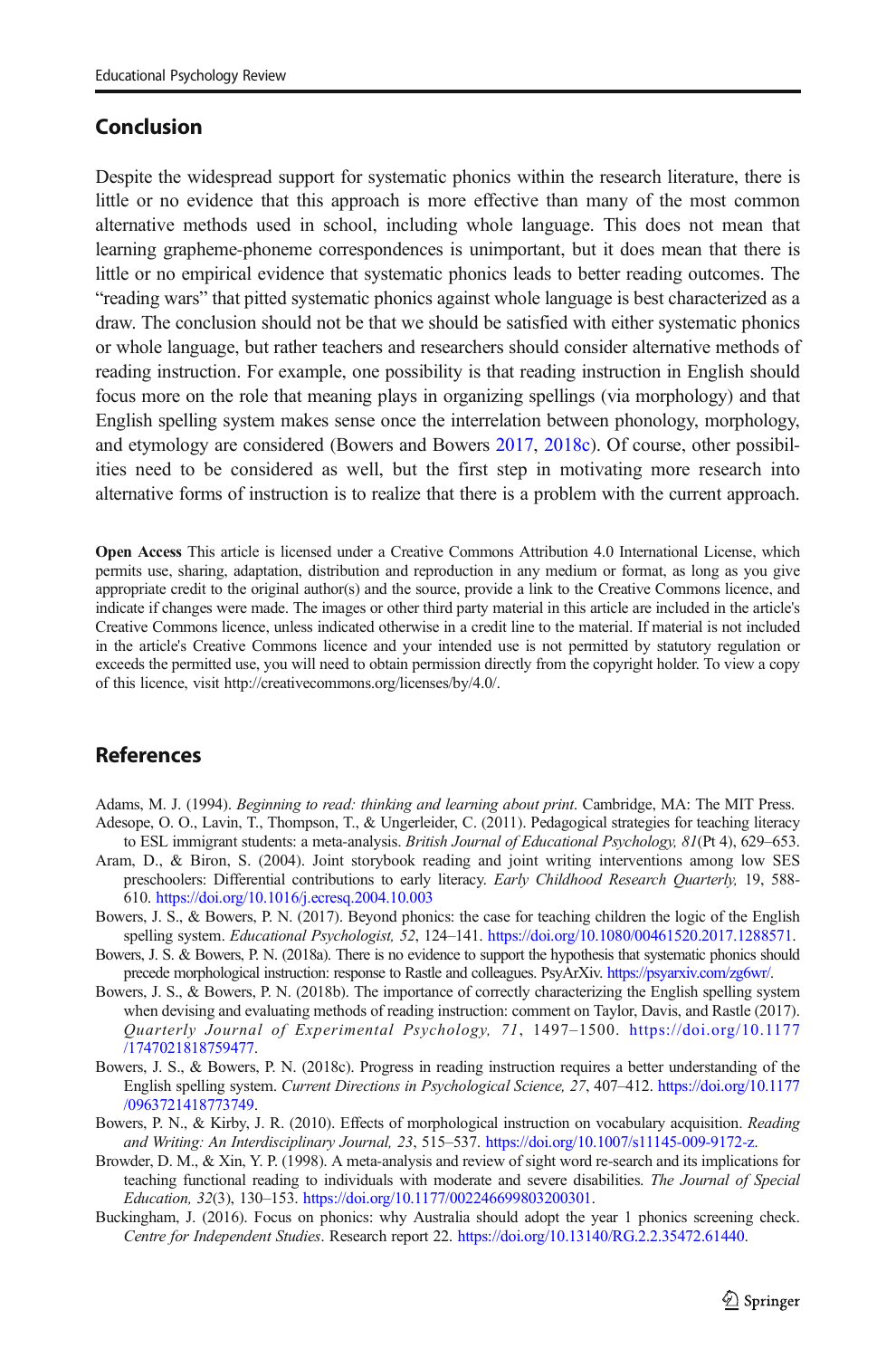- <span id="page-23-0"></span>Camilli, G., Vargan, S., & Yurecko, M. (2003). Teaching children to read: the fragile link between science and federal education policy. Education Policy Analysis Archives, 11(15), 1–51.
- Camilli, G., Wolfe, M., & Smith, M. L. (2006). Meta-analysis and reading policy: perspectives on teaching children to read. The Elementary School Journal, 107(1), 27–36. <https://doi.org/10.1086/509525>.
- Camilli, G., Kim, S., & Vargas, S. (2008). A response to Steubing et al., "effects of systematic phonics instruction are practically significant": the origin of the national reading panel. Education Policy Analysis Archives, 16(16), 1–17. [https://doi.org/10.14507/epaa.v16n16.2008.](https://doi.org/10.14507/epaa.v16n16.2008)
- Carlisle, J. F. (2000). Awareness of the structure and meaning of morphologically complex words: impact on reading. Reading and Writing: An Interdisciplinary Journal, 12, 169–190. [https://doi.org/10.1023](https://doi.org/10.1023/A:1008131926604) [/A:1008131926604.](https://doi.org/10.1023/A:1008131926604)
- Castles, A., Rastle, K., & Nation, K. (2018). Ending the reading wars: Reading acquisition from novice to expert. Psychological Science in the Public Interest, 19, 5-51. <https://doi.org/10.1177/1529100618772271>
- Ehri, L. C., & McCormick, S. (1998). Phases of word learning: implications for instruction with delayed and disabled readers. Reading and Writing Quarterly, 14, 135–163. [https://doi.org/10.1080/1057356980140202.](https://doi.org/10.1177/1529100618772271)
- Ehri, L. C., Nunes, S. R., Stahl, S. A., & Willows, D. M. (2001). Systematic phonics instruction helps students learn to read: evidence from the National Reading Panel's meta-analysis. Review of Educational Research, 71, 393–447. <https://doi.org/10.3102/00346543071003393>.
- Foorman, B., Francis, D., Fletcher, J., & Schatschneider, C. (1998). The role of instruction in learning to read: Preventing reading failure in at-risk children. Journal of Educational Psychology, 90:37-55.
- Galuschka, K., Ise, E., Krick, K., & Schulte-Körne, G. (2014). Effectiveness of treatment approaches for children and adolescents with reading disabilities: a meta-analysis of randomized controlled trials. PLoS One, 9(2), e89900. <https://doi.org/10.1371/journal.pone.0089900>.
- Gittelman, R., & Feingold, I. (1983). Children with reading disorders—I. Efficacy of reading remediation. Journal of Child Psychology and Psychiatry and Allied Disciplines, 24, 167–191.
- Gooch, D., Hulme, C., Nash, H. M., & Snowling, M. J. (2014). Comorbidities in preschool children at family risk of dyslexia. Journal of Child Psychology and Psychiatry, 55(3), 237–246.
- Hammill, D. D., & Swanson, H. L. (2006). The National Reading Panel's meta-analysis of phonics instruction: another point of view. The Elementary School Journal, 107(1), 17–26. <https://doi.org/10.1086/509524>.
- Han, I. (2010). Evidence-based reading instruction for English language learners in preschool through sixth grades: a meta-analysis of group design studies. Retrieved from the University of Minnesota Digital Conservancy, <http://hdl.handle.net/11299/54192>.
- Henry, M. K. (1989). Children's word structure knowledge: implications for decoding and spelling instruction. Reading and Writing: An Interdisciplinary Journal, 2, 135–152. [https://doi.org/10.1007/BF00377467.](https://doi.org/10.1007/BF00377467)
- Her Majesty's Inspectorate (HMI). (1990). The teaching and learning of reading in primary schools. London: Department of Education and Science (DES).
- Larkin, R. F., & Snowling, M. J. (2008). Morphological spelling development. Reading & Writing Quarterly, 24, 363–376. <https://doi.org/10.1080/10573560802004449>.
- Levy, B., & Lysynchuk, L. (1997). Beginning word recognition: benefits of training by segmentation and whole word methods. Scientific Studies of Reading, 1, 359–387. [https://doi.org/10.1207/s1532799xssr0104\\_4.](https://doi.org/10.1207/s1532799xssr0104_4)
- Levy, B., Bourassa, D., & Horn, C. (1999). Fast and slow namers: benefits of segmentation and whole word training. Journal of Experimental Child Psychology, 73(2), 115–138. [https://doi.org/10.1006](https://doi.org/10.1006/jecp.1999.2497) [/jecp.1999.2497](https://doi.org/10.1006/jecp.1999.2497).
- Lim, L., & Oei, A. C. (2015). Reading and spelling gains following one year of Orton-Gilingham intervention in Singaporean students with dyslexia. British Journal of Special Education, 42, 374–389. [https://doi.](https://doi.org/10.1111/1467-8578.12104) [org/10.1111/1467-8578.12104](https://doi.org/10.1111/1467-8578.12104).
- Machin, S., McNally, S., & Viarengo, M. (2018). Changing how literacy is taught: evidence on synthetic phonics. American Economic Journal: Economic Policy, 10, 217–241. [https://doi.org/10.1257](https://doi.org/10.1257/pol.20160514) [/pol.20160514](https://doi.org/10.1257/pol.20160514).
- Manzticopoulos, P., Morrison, D., Stone, E. and Setrakian, W. (1992) Use of the SEARCH/TEACH tutoring approach with middle-class students at risk for reading failure, The Elementary School Journal, 92(5): 573- 86.
- McArthur, G., Eve, P. M., Jones, K., Banales, E., Kohnen, S., Anandakumar, T., & et al. (2012). Phonics training for English speaking poor readers. Cochrane Database of Systematic Reviews, CD009115.
- McArthur, G., Castles, A., Kohnen, S., Larsen, L., Jones, K., Anandakumar, T., & Banales, E. (2013). Sight word and phonics training in children with dyslexia. Journal of Learning Disabilities, 48(4), 391–407. [https://doi.](https://doi.org/10.1016/j.ecresq.2004.10.003) [org/10.1177/0022219413504996.](https://doi.org/10.1016/j.ecresq.2004.10.003)
- McArthur, G., Kohnen, S., Jones, K., Eve, P., Banales, E., Larsen, L., & Castles, A. (2015). Replicability of sight word training and phonics training in poor readers: a randomised controlled trial. PeerJ, 3, e922. [https://doi.](https://doi.org/10.7717/peerj.922) [org/10.7717/peerj.922.](https://doi.org/10.7717/peerj.922)